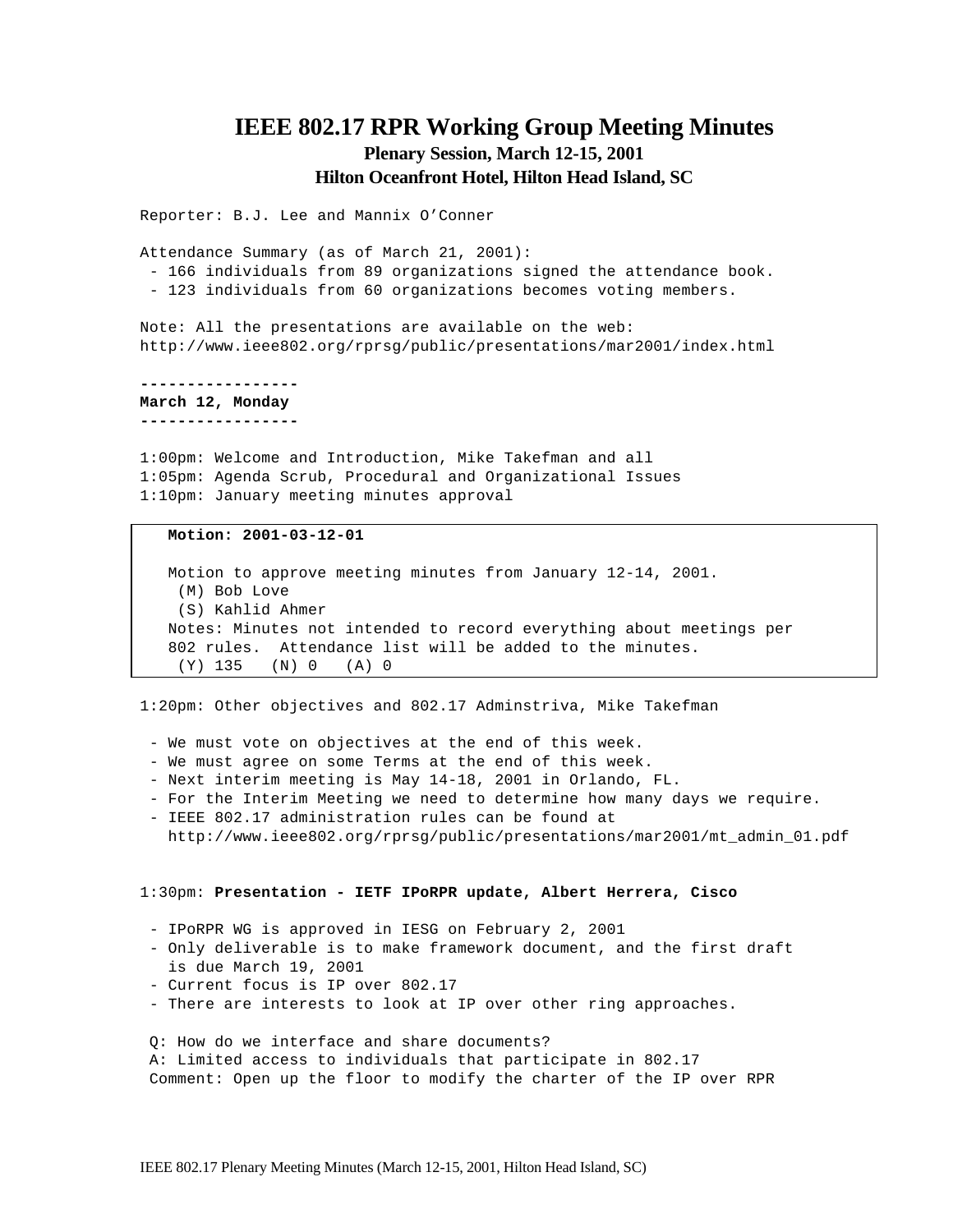1:40pm: **Presentation – IEEE 802.17 A Carrier's Perspective, Shannon Silvus, Global Crossing** - Global Crossing wants be in metro areas of all 250 cities - Need new revenue generating services - Want industry based standard with 10 year life cycle - Want 802.17 with QoS IP over RPR with point to multipoint - Want per customer and per flow protection by percentage based - Want customer separation and customer specific QoS - Three types of SLA . CIR, tight delay within metro (a few ms) . CIR, loose delay bound (100 ms) . available bw, no delay bound - More than 50ms protection is an additional baggage for the sales - Want weighted fair allocation of bw for burstable traffic - Want "distributed sw" in the congestion management context - Want frame level (L2) statistics, also would like to monitor jitter for customer reporting - Want delay and jitter within 10ms for VoIP Q: Consider multi-pt to multi-pt vlan SLA? A: Will result in geometric explosion - Want 1-2 ms fixed delay across the ring Q: What is the jitter measurement metric you require? A: 1 microsecond for jitter or delay on a per hop basis, and end-to-end under 10 ms. Q: How many flows do you expect in a ring? A: Don't know at the moment. It could be at minimum the number of ports GC sells. But if the customer is present on 50 other rings then he alone needs 50 flows. Q: Number of nodes per ring? A: No idea Q: Do you sell multicast solutions? A: Yes, but customers don't buy it. Q: What service interface to the box? A: Not interested. Will put circuits to go over TDM infrastructure Q: In the case of ring failure how do you envision using burstable bandwidth? A: When the guaranteed traffic is low then burstable gets their fair share. Weighted fair queuing. Q: What kind of SLA on point to multipoint services? A: Expect to have a pt to pt type-like SLA contract Q: How do you want to monitor customer flow? A: Want to monitor each flow that is guaranteed Q: How will you do VLAN tagging? A: We are flexible. Want VLAN or IP precedence or IP protocol tag, and would like to use all of these. Q: Do you expect to aggregate customer traffic? A: Can treat core on an aggregate level, with Red, Yellow, Green, but per flow on the RPR at the edge. Q: Will support pure TLS services? A: Don't know if we will use a router on the end of the ring or not Q: What about end-to-end real-time traffic delay?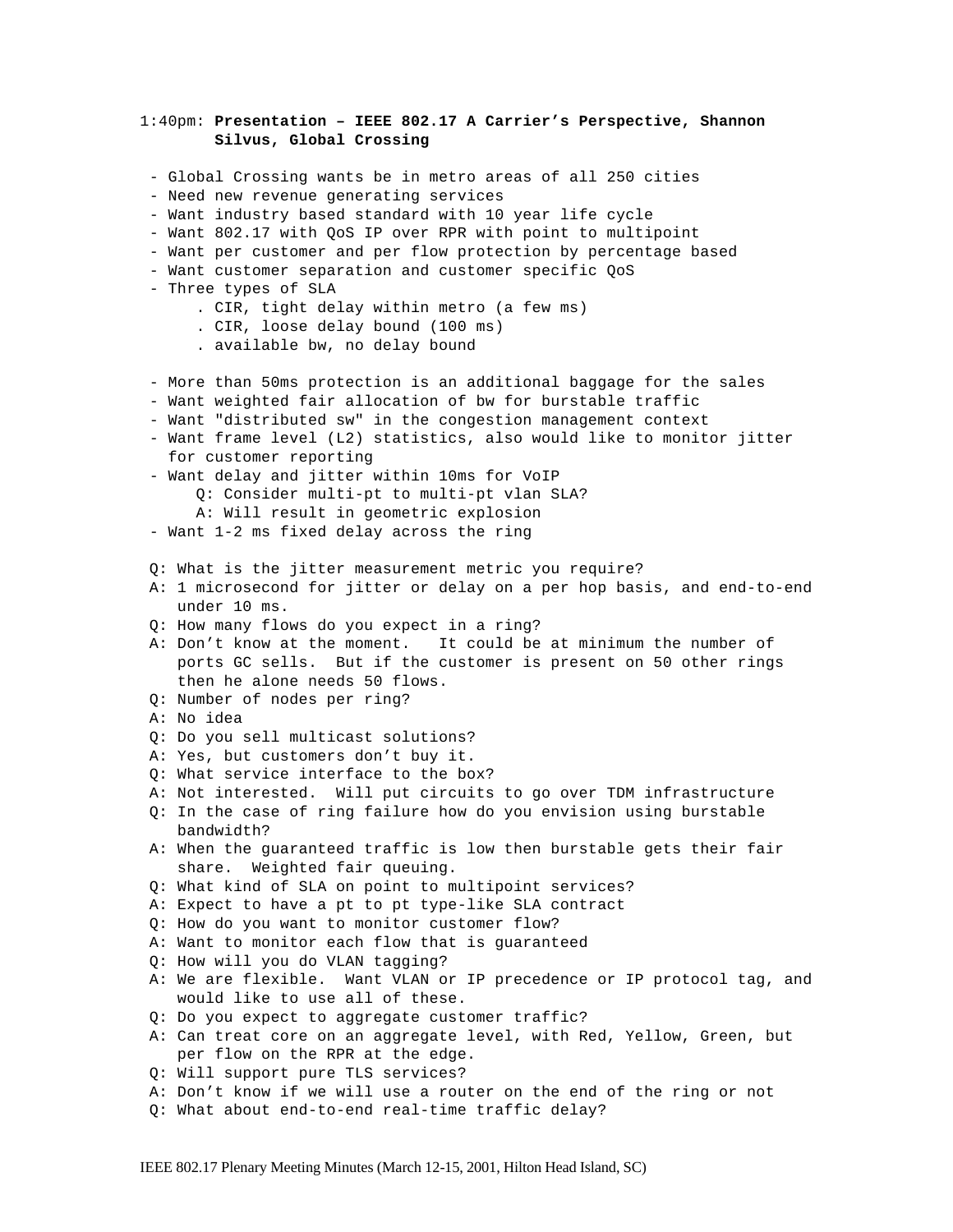- A: Will sell real-time, VPN, overlapping mapping to portfolio of products but delay must be under 10 milliseconds total. 1-2 ms in RPR and 1-2 ms per router hop. The aggregate needs to sum to 10ms.
- Q: What other services are you offering, VOIP or what else?
- A: No jitter guarantees today. First step with marketing is to tighten the tolerances on the delay guarantee. Today no method to collect delay statistics on IP traffic. Ping between two routers is insufficient.
- Q: What WAN port do you expect to hand off to.
- A: MPLS today. Later this year other vendors that will monitor on per customer basis.
- Q: Will you deploy on SONET or Ethernet PHY layers for framing structure on PHY?
- A: Most of our traffic is SONET (TDM) today. 2-5 years from now it will be 80%. As Ethernet grows then Ethernet will be more interesting.

# 2:15pm: **Presentation - SBC Priorities and Objectives for RPR Development, George Young, SBC**

- Have bought into the premise and promise of RPR SBC executives get it.
- Priorities for RPR
	- . Ethernet PHY is important for bw efficiencies for a subset of customers
	- . Allows SBC to migrate away from circuit administration
	- . MAN and WAN administrators will take over for Circuit administrators
- 85% of the network today is SONET
- An overlay is recognition of changed traffic types
- There will be transition phase where things will be done in phases.
- RPR over fiber, SONET and DWDM
- What will it take for 802.17 to be delivery vehicle for Carrier-Class functions?
	- . Carrier class requires a regime operational standards including T1 and ITU-T
	- . There will be overlap with other telecommunications standards.
		- T1X1 SONET done there and it is moving fast today Study Group 15 doing L1 stuff today, T1M1, T1A1, SONET Interoperability Forum – ATIS Network and Service Integration Forum (NSIF) www.atis.org/pub/atis/
- Must develop interoperability to minimize back-to-back problems
- . ITU-T (GFP) can be the SONET PHY layer for RPR to consider - Interested in lower rate SONET payload mapping (STS-3c and higher), see T1.105.02
- Priorities in terms of Ring Topology and Architecture Functions . Multi-node ring topologies dominate
	- . Should emphasize maximizing bw utilization verses arbitrary topologies of mesh architectures.
- Rather see RPR focus on maximizing utilization of packet efficiencies not TDM traffic
- Q: You said Ethernet PHY would be preferred but you have mostly SONET,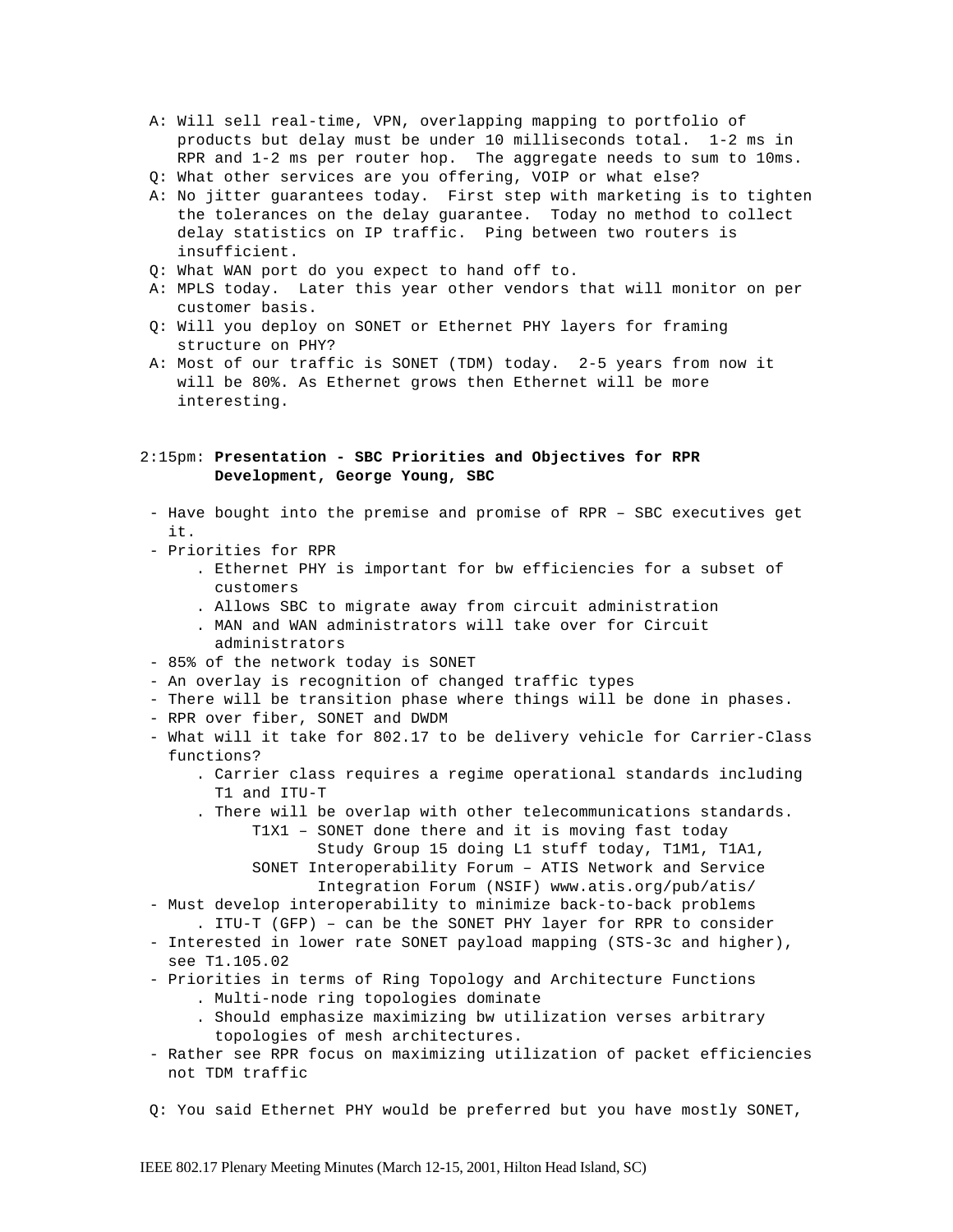why?

- A: The costs of Ethernet PHY are compelling and it may be appropriate for some subsets of the network. Looking for both solutions and will use as appropriate given the services SBC is offering.
- Q: LCAS in context of RPR for bandwidth provisioning or alternate protection scheme?
- A: Not looking for moving TDM to RPR but wants the ability if economics are good. Need to be able to allocate bandwidth easily between RPR and the remaining TDM Mux.

# 2:40pm: **Presentation – Excite@Home View of IEEE 802.17, Bruce Johnson, Excite@Home**

- 3 million subscribers worldwide
	- . Broadband Cable Company
	- . Backbone is with ATT with lambdas in their pops
	- . Today it is 5 Gig and moving to OC 192
	- . Focus has been regional networks
	- . Operating over the MSOs with the exception of Time Warner
- 5,000 –150,000 Homes Passed in Head Ends
- Cost is important at the low end.
- Head End has and Ethernet switch and servers for proxy and CMTS (L2 &  $T<sub>1</sub>$ 3)
- . Light them traditionally as fast Ethernet and gigabit Ethernet
- Headend connects to the backbone
- Low price of admission to the ring
- Size is a premium in the equation
- Need fast recovery
- Dumb pipes are not better
	- . Can take a lot of smarts to configure dumb pipes
- Ability to aggregate parallel links
- 10Gig
- Redundant ingress/egress points
- 2,000 km ring circumference
- Support 80 km on spans between nodes with 30 nodes per ring
- Redundant egress/ingress i.e. Chicago with 1M customers on ring
- 3 Ways to Approach Solution
	- . RPR but proprietary
	- . All optical but expensive
	- . TDM over SONET but complex and expensive

- Alternative Architecture

- . Layer 3 Switches at head ends and DWDM with multiple point-to point systems in between
	- Disadvantage L3 convergence is slow but for \$29.5/mo is OK Connection Complexity
		- No real fairness
- If RPR could address multiple parallel nodes then it would aggregate links at L2.
- Don't build artificial limits into the protocol that preclude higher data rates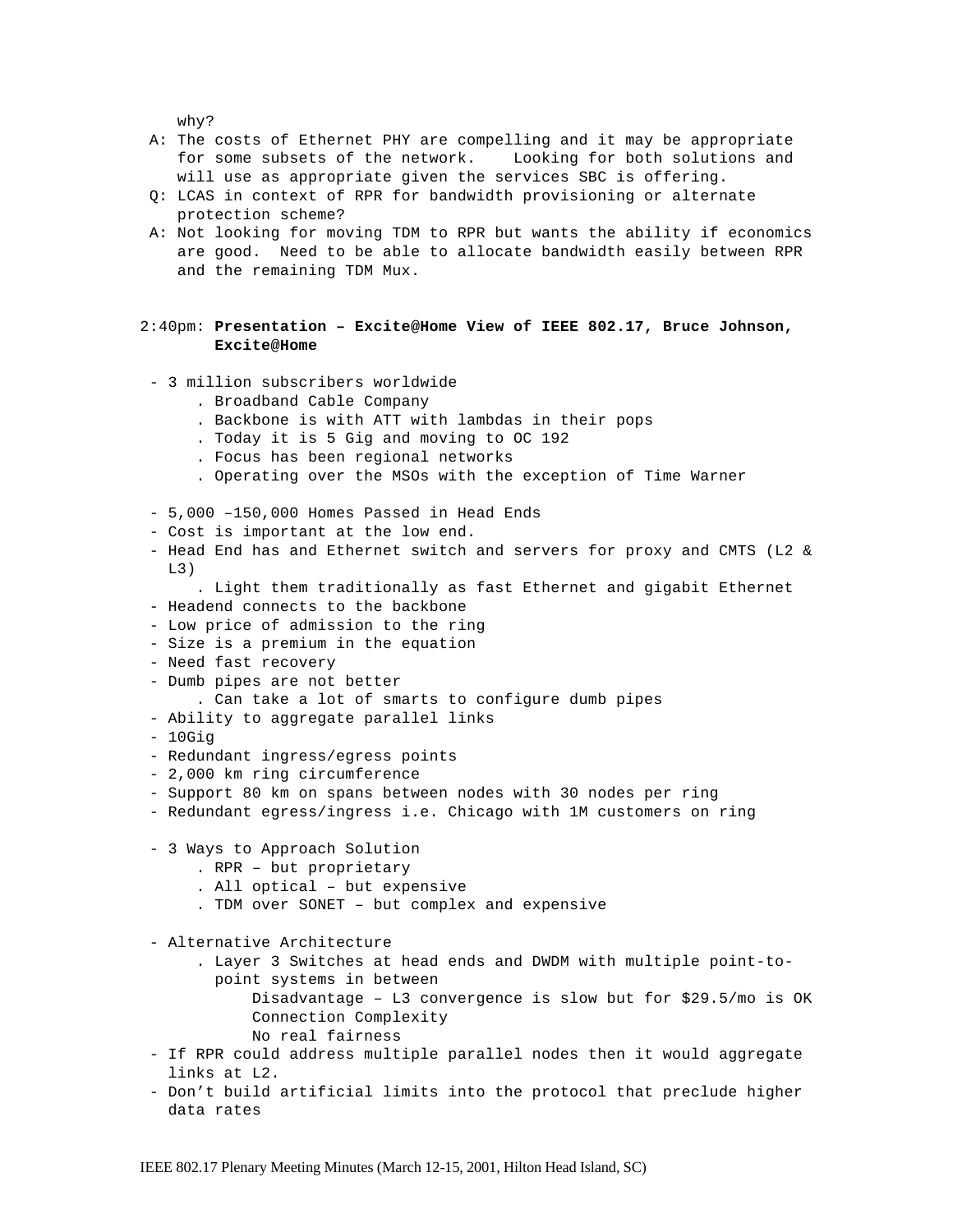- QoS support is important, IP Multicast, L3 Function, PSO Tributary connections, MPLS
- Want L4 functions (control of individual flows)
- Q: What level of interoperability is appropriate?
- A: It is a terrible problem because of QoS and VLANs and provisioning etc… so interoperability is important for anything that is addressed by the standard.
- Q: Do you want to support non-homogeneous rings?
- A: Yes.
- Q: Should packets be dropped at L2 L3?
- A: We don't care today but in the future may want to control.
- Q: What integrated L3 functionality is required, switching or routing?
- A: In the same product we need L3 but not on the ring port necessarily.
- Q: What percentage is the network growing?
- A: There are two key components. If you take a base line it is 100% in 10 months. But we feel there will be a shift within 24 months. We don't multiply 3Mbps x 3mil users. We are overscribed. Usage patterns are going up, almost vertical.
- Q: What do you require for QoS?
- A: You need to build in what ever is required in the MAC. CoS vs. QoS. CoS is a tag in the packet which you need for QoS which is an end to-end service guarantee.
- Q: What do you require for VOIP/RPR?
- A: We don't really sell voice services even though there are a lot of voice services on the line. We feel we cannot charge much for it.
- Q: Over provisioning verses network requirements within 24 months?
- A: We will always need bigger pipes but the architecture I described is not ideal, no fairness, no fast resiliency.
- Q: What is the reasoning for including L3 on the node?
- A: We need L3 when traffic gets on/off the ring, controls for security and other things. The cost for the ring is good at L2. The higher cost of L3 coming onto or off of the ring can be sized to smaller increments and is therefore more cost effective.
- Q: Does most of the traffic stay on the ring or go elsewhere?
- A: Most goes off the ring but pt-to-pt and caching we can move up from 30% local to over 50% local. This needs to be since we can't order enough bandwidth from the LEC.
- Q: Are you looking for private line services?
- A: No, we would probably just add a lambda to get the functionality.
- Q: Are you proposing an IP SEC or what for security?
- A: Just not in the same security domain.
- Q: Would you own your own fiber? Would it change your architecture?
- A: Not really. We would like a 2Gig Ethernet spec.

3:15pm: Break

3:30pm: **Presentation – SRP Use Within SprintLink, Ted Seely, Sprint**

- Growth problem for Sprint – IP is growing too fast . All transport is going to IP within Sprint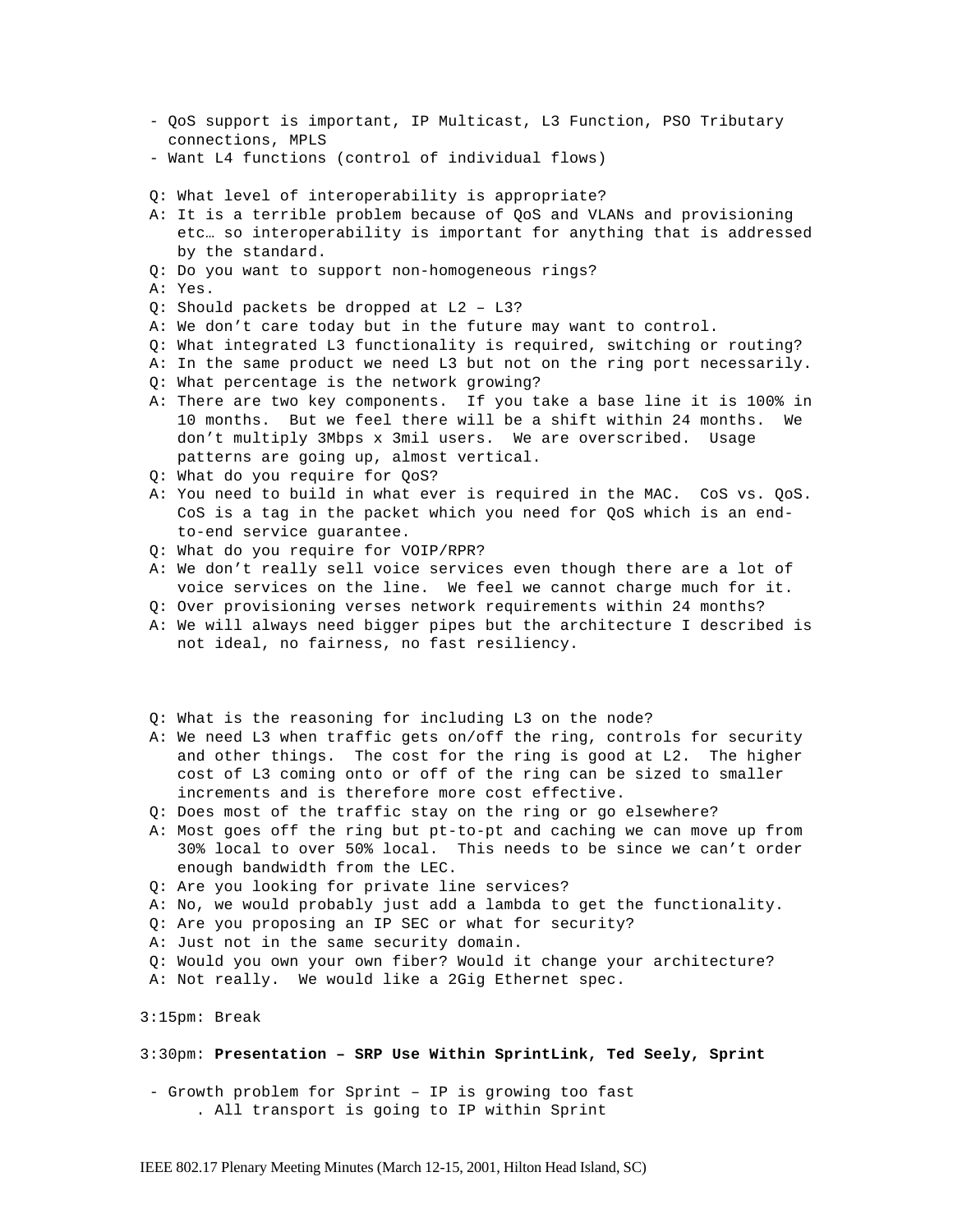- Problem: no way to know traffic pattern as you add nodes to the ring
- Made each point only 2 hops from any other point
- Router replacement is much easier
- There must be tools to help people operate the equipment
- The site techs don't know how to do much
- Idiot proof buttons and knows are very important for network deployment/management
- Stub Node: Traffic is not going to go up any more
- 273 TeraBytes of Traffic a day Must overprovision
- Sprint will be forced to replace network again in 2 years
- Like the fact that there is a fairness algorithm on the ring
- NOC operators are not able to troubleshoot enough issues.
	- . Intelligence must be built into the network.
- Q: Can you elaborate on end-to-end jitter and delay on the network?
- A: Sprint must consider source and destination regardless how far the distance. The core just transports packets and the traffic is too high to read packets in the core.
- Q: Do you want a fairness algorithm that is minimal?
- A: We want a fair number of knobs to control what the providers have access to.
- Q: To what degree do you overscribe and what kinds of services you offer?
- A: Can't say on oversubscription. Build cycles are 12-18 months out. Out that far we have scaling problems, too many boxes. We provide traditional dedicated private lines. How do we offer VOIP? We are a long-distance provider and don't offer it. A lot of customers are using this with VPN and doing it themselves with IP-SEC for example. It saves their backbone costs a lot when they use Internet telephony.
- Q: How much traffic is self contained in the ring?
- A: Unknown, we use SRP for aggregation and multiplexing
- Q: Do you have Class of Service
- A: No, none on the network today
- Q: What are the requirements for Fairness on the ring?
- Q: How much traffic is preemptable?
- A: Zero, 70 ms coast to coast, based in SLAs
- Q: With asymmetric box capacity on the ring, did you observe fairness problem?
- A: Not so far.

# 4:05pm: **Presentation – A LEC Perspective on RPR Requirements, Steven Wright, Bell South**

- Current transport network relies on SONET . Also offer 10/100 LAN services
- RPR must provide SONET like OAM&P diagnostic and OS
- RPR also must provide lower cost and variable protection schemes
- RPR should understand MPLS
- RPR needs to support a group of QoS types no new types needed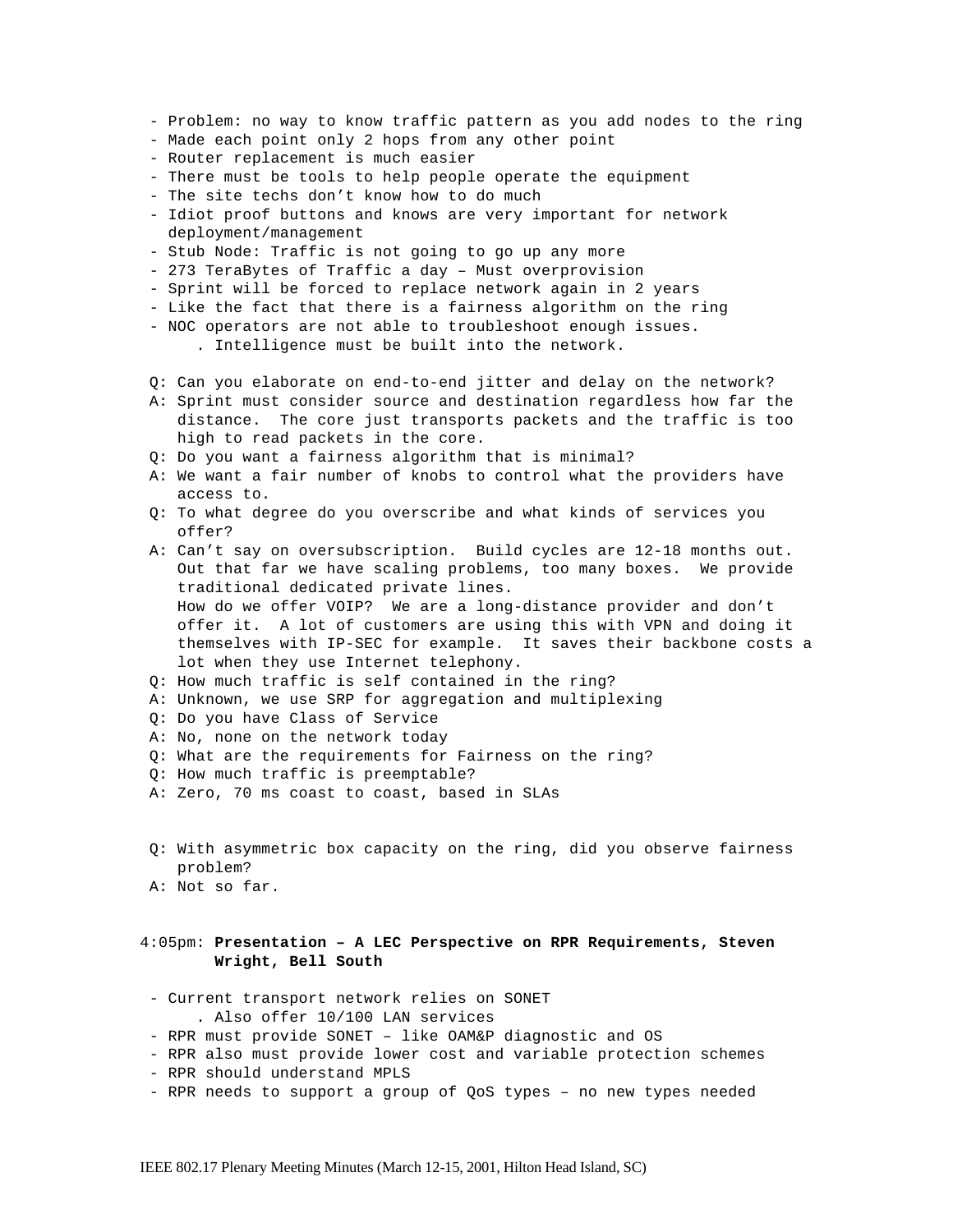- Q: Can you explain how RPR should be scheduling cost agnostic?
- A: Link schedulers and queues on lines etc should be independent of that design.
- Q: How do you propose to wrap around a fiber break?
- A: Best to consider a guaranteed bw in the protect path that could be 100% or less.
- Q: Do you need more than 2 traffic types on the ring?
- A: Yes, you will need more than two but less than 8 for example.
- Q: Should the MAC have more than 2 queues or the system?
- A: The systems may determine this, but the MAC will require more than a high or low.
- Q: Are you considering bandwidth, delay and jitter?
- A: Yes, except guaranteed jitter is probably not required
- Q: Is the link utilization efficiency important?
- A: Likely.
- Comment: SLA can be met either at 10% utilization with less QoS mechanism and overprovisioning, or at 90% utilization with good QoS mechanisms.

#### 4:25pm: **Presentation – Virtual Private Lines, Roy Bynum, MCI Worldcom**

- Non Commodity Revenue Services
- Problems of the industry is one of getting caught short
	- . During a boom carriers could make money of most of their services
- Competition is increasing pressure on pricing and margins
- ILEC bypass is an important phenomenon
- VOIP and VOATM is happening and we are eating our own children
- The price of the fiber plant, hire the people and buy the equipment is going up
- Need some service, e.g, IP centric MPLS architectures to generate better revenue?
- Private Line vs. VPN what is the distinction?
	- . It comes down to search warrants. Private Line and Virtual Private Line require a search warrant before you can look at the data. But VPN customers know that their data must be checked for performance information, queuing, QoS, etc. Therefore the FBI can deploy "Carnivore" spuriously. When they find something interesting they get the SA DA and get warrants. But "Carnivore" looks at every packet.
- Data Reliability is important too. 10 to the minus 8 on a full duplex Ethernet but the public internet has a data loss of 5% (10 to the minus 2). Therefore we need networks that are essentially lossless to have more value add services
- Data Stability Latency variance, jitter 100-200ms on the "internet." 100Mbps on Ethernet switch is 10ns to 7ms through the switch and this can deliver a very high quality service. Ethernet over SONET is 50ms per port and is non-additive architecture.
- The more store and forward buffers you go through on your network the higher the latency.
- If we are going to generate higher margin business then we must take into account of busy hour traffic. Demographics determine when the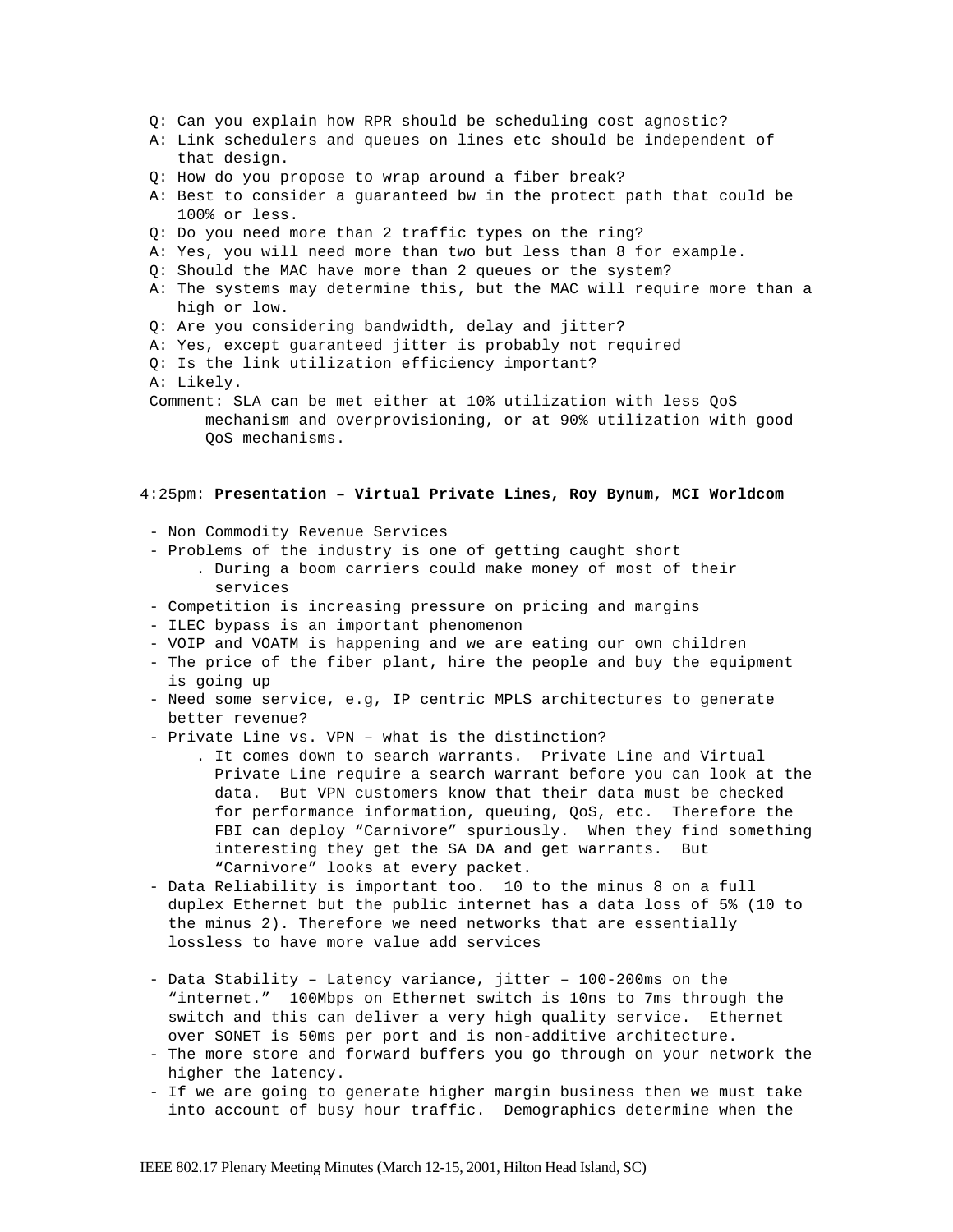busy hour peak is. - Service Degradation During Fault or Maintenance Events . You can't degrade the service in the event of a fault or maintenance event. - Scalability . Rings to manage fiber faults and meshes to groom the traffic. Q: How can we lock out observability when data can actually be viewed? A: Frame Relay is run on a Routed IP router. The DLCIs do not get invaded or looked at in any fashion and therefore requires a "search warrant." Therefore RPR must encapsulate data to insure security. Q: Is 100ms jitter is the requirement for all traffic priority levels? A: Yes. Q: Is most of the high priority traffic non-TCP traffic and will perform better? A: True but for example video is udp and it cannot stand lossy networks. Q: Do you see the Private Line isolation being part of the RPR? A: It depends on where the service provider demarcation is located. A leased line goes from the CO to the demark of the Service Provider. Banks, Legal institutions, etc, are very concerned about this. 4:50pm: **Presentation – Requirements of RPR for Optics, Ital Busi, Alcatel** - TLS (Transparent LAN Service) are big revenue generators - Web access is important - Want maintenance and protection based on BER for hard and soft failures - Services to be provided on RPR Network . QoS . Non-guaranteed with minimum bw and burst capabilities . Best Efforts - Metro fiber cuts are every 10-20km/yr - Want to use 1Gb and 10Gb data rates and STM–1, STM-4, STM–16, SMT- 64 - Want steering in a protection event. 5:15pm: **Presentation - Fairness on 10G Ring of Ethernet Switches, Khaled Amer, Amernet** - Simulation results on the question of Why not use Ethernet switches in a Ring? - Focus is on fairness, bandwidth utilization and end-to-end delay. - Model using Opnet with 8 nodes, 100k circumference, 10G data rate and 1250 Bytes packets. . All stations sending to a hub and all stations sending to the next hop

. Generic store and forward switches and look at throughput and end to end delay

- Conclusions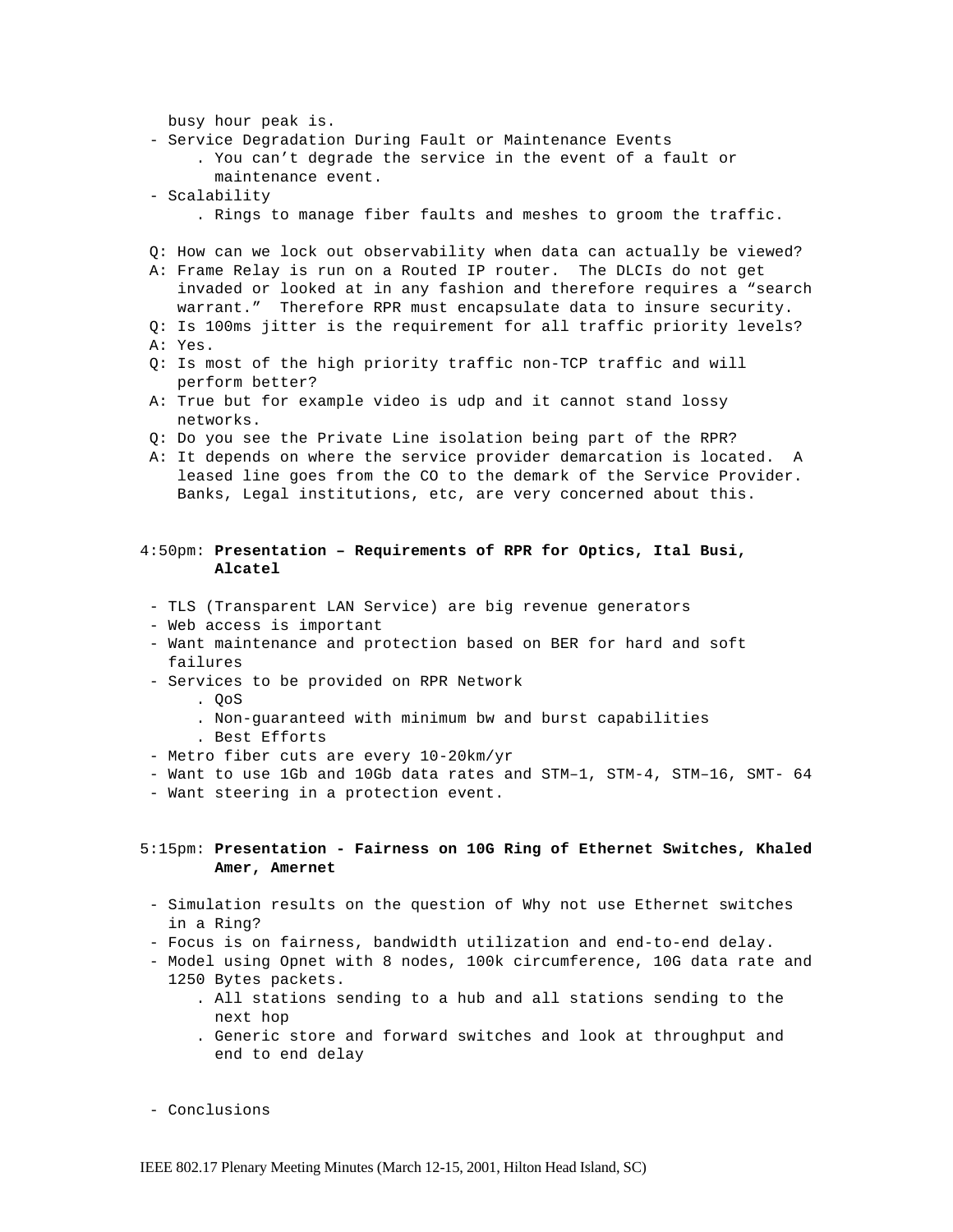. Node closest to the hub gets full bandwidth while others get worse performance. . Ethernet switches exhibit unfairness problem with end-to-end delay and unfair access to bandwidth. Q: Do some of the modern Ethernet switches have RED and other mechanisms that may improve some of these behaviors? A: Possibly. 5:30pm: Closing Remarks, Mike Takefman - Everyone has signed the attendance book. - We have 135 people attending. - We will start at 8:00am promptly Tuesday morning. 5:40pm: Adjourn for the day. **------------------ March 13, Tuesday ------------------** 8:00am: Welcome and Agend Scrub, Mike Takefman 8:10am: **Presentation - Fujitsu 802.17 Requirements, Bob Sultan, Fujitsu** - RPR requirements for TLAN services over RPR . aggregate rate guarantee model with a source throttling mechanism . RPR ring interconnect issue Want frame carries ingress and egress bridge ID . protection, steering versus wrapping - No requirement . jumbo frames, TDM/Circuit emulation, different link speed, explicit support for 802.1D/Q, SPT (Refer to the presentation slide for the summary list of requirements) Q: L2 bridging with ingress/egress bridge IDs poses scalability problem? A: Customer need exists for certain cases. Q: Is the bridging interoperability with 802.x required? A: We did not see such a need yet. Q: Aggregate rate guarantee model may lack flow specific provisioning? A: yes, but there is also a need for aggregate model. 8:45am: **Presentation - RPR Scope and Requirements, Steven Wood, Cisco** Q: How do you provide customer segregation and security capability? A: Do it at L3. Q: 2 priority QoS mechanism for ring transit in SRP not enough? A: Considered adequate, but may need more study. Q: How about the fairness issue under asymmetric traffic load scenario? A: It is a traffic engineering issue. Q: How about 48 or 64 bit MAC address issue?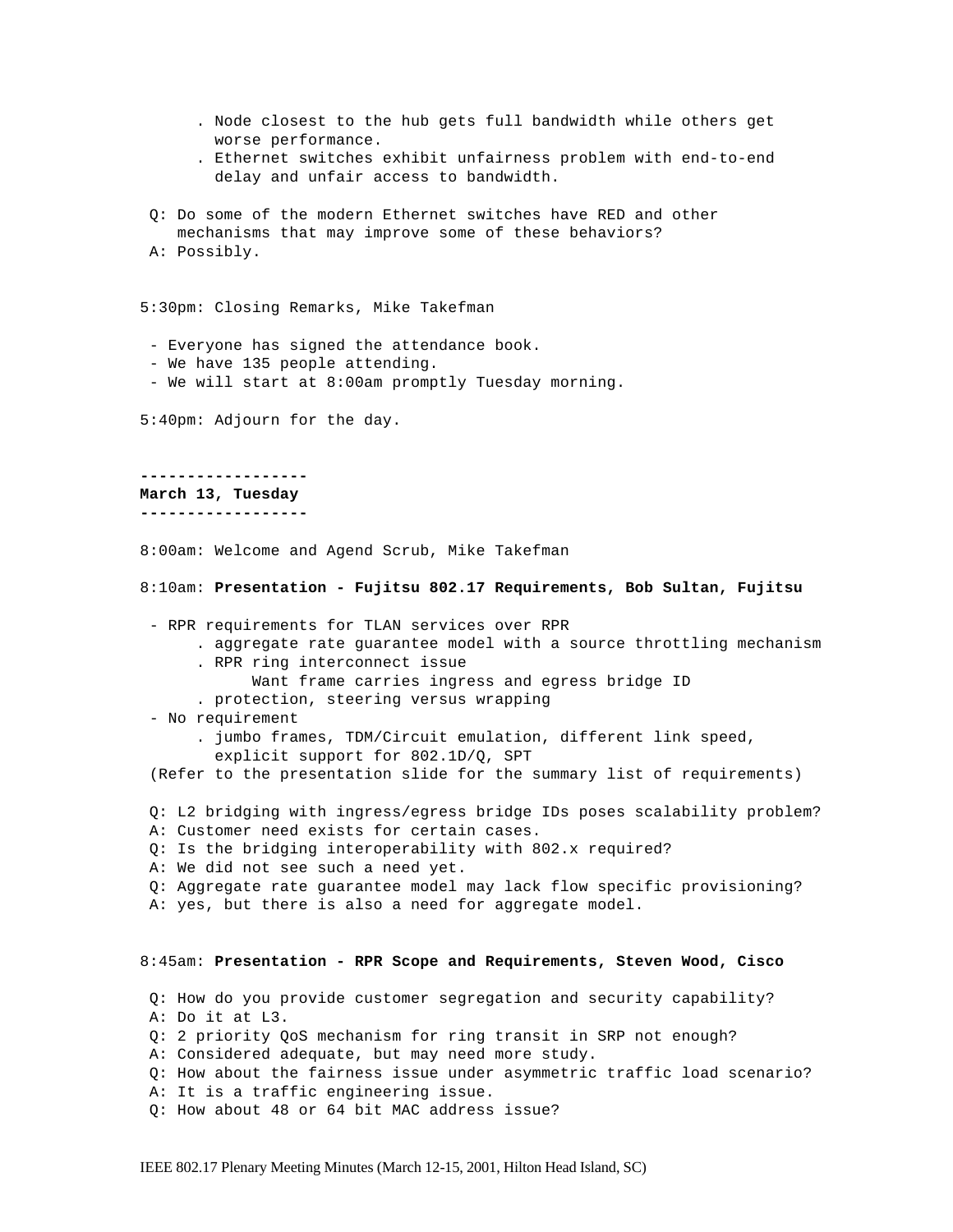## 9:20am: **Presentation - RPR MAC: Distributed Cut-through Switching, Frederic Thepot, Dynarc**

- Cut through switching won't work with differing span capacities
- Implement no rescheduling at intermediate node
- Provide DiffServ support
- Implement fairness using distributed token distribution
- Provide decoupling of data and control planes

 Q: Is there a room for the combination of wrapping and steering? A: The answer is deferred to a presentation in the afternoon. Q: Do you also support circuit switching approach? A: No.

10:10am: Break

#### 10:25am: **Presentation - RPR MAC: Data Path Objectives, Harry Peng, Nortel**

- Maximize ring performance with minimal design complexity
- Q: Due to single MTU buffer insertion, delay pushed up to the access point?
- A: Yes, but it simplifies MAC silicon design and ensures scalability.
- Q: How about potentially high access delay for high priority traffic? Does it point to a need for transit buffering with multiple queues?
- A: We need active bw management for low priority traffic.

### 11:00am: **Presentation - Different Span Bandwidth Issues, Pankaj Jha, Cypress**

 Q: If different segments support self-contained connectivity, why RPR? Q: MAC is for shared medium, and this model breaks this definition?

#### 11:15am: **Presentation - TDM services on RPR system, Raj Sharma, Luminous**

- There is a need for TDM traffic support over RPR.
- RPR only requires access arbitration between the add and ring traffic. Ring bw allocation is a system issue.
- 802.17 standardization focus should be bounded on ring operations, e.g., frame, topology discovery, congestion signalling, while the MAC control intelligence is left for vendor specific, e.g., QoS and fairness
- Q: How to handle discard precedence of IETF DiffServ?
- A: Use of the term diffsev is liberal in this presentation.

1:05pm: **Presentation - Requirements from RPR for WAN/MAN Systems, David Zelig, Corrigent Systems**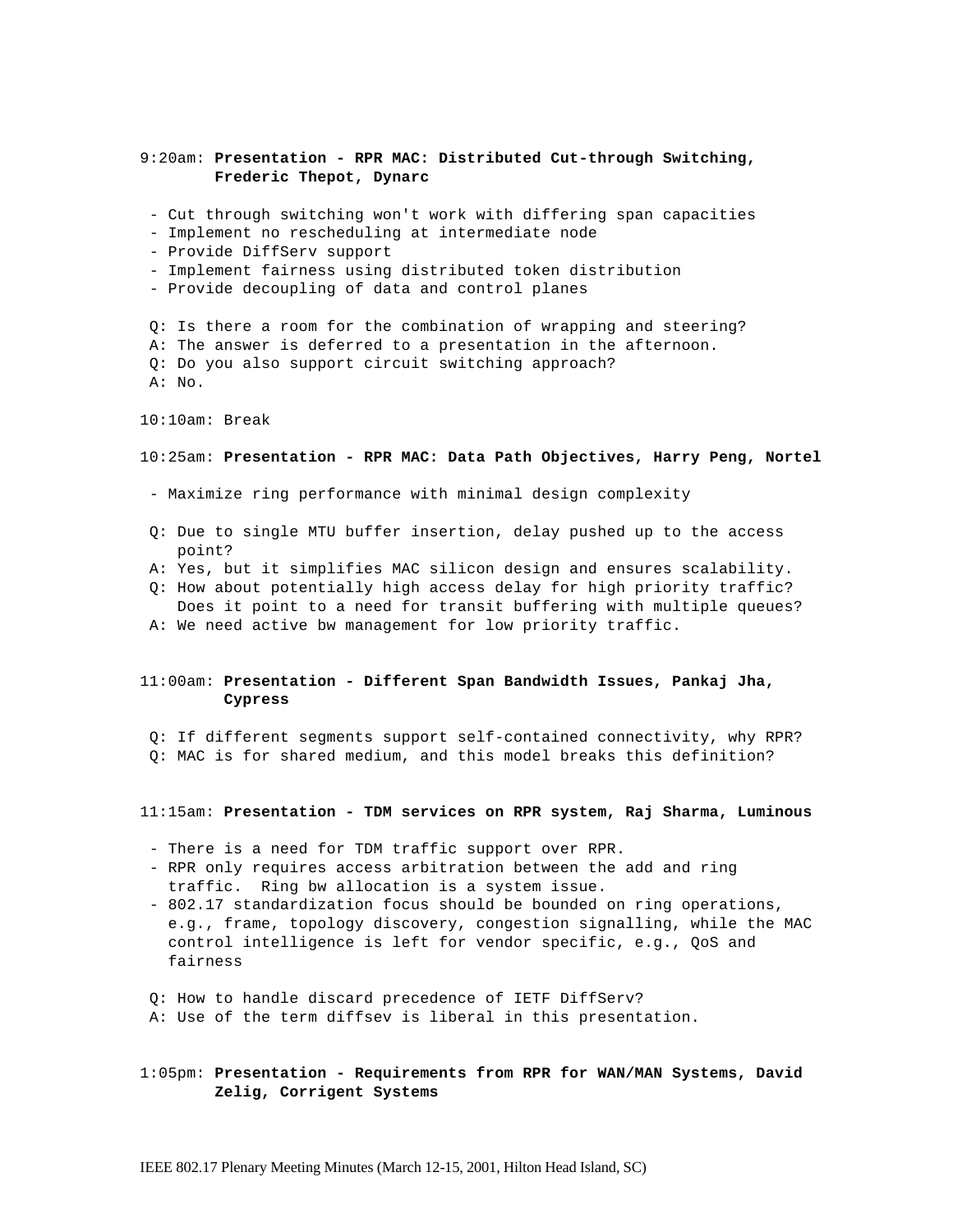- Q: Carrier class PM seems to contradict RPR level PM?
- A: RPR PM is required for trouble shooting and performance, not
- contradicting. Carrier class PM can be supported at the box level Q: Granularity of QoS/CoS?
- A: At least 3 levels at RPR.
- 

1:20pm: **Presentation - RPR Rings vs RPR over SONET Rings, Shahid Akhtar, Cyras**

- 1:45pm: **Presentation The Need for Supporting Lower than OC-48 rates in RPR, Offer Pazy, Native Networks**
- 2:00pm: **Presentation Objectives, Requirements, and Strategies, David James, Lara Networks**
- 2:35pm: **Presentation Truth of GFP, Harry Peng, Nortel**

 - For details of above presentations, see http://www.ieee802.org/rprsg/public/presentations/mar2001/index.html

#### 3:25pm: **Presentation - Ring/Mesh Network Configurations, Pankaj Jha, Cypress**

- Q: It is meant as L2 routing protocol by saying enhanced L2 topology, but discovery convergence time, etc, is not being addressed?
- A: It is for the future study.
- Q: Implication of ring/mesh combination w.r.t bandwidth management, etc, is also not mentioned?
- A: Acknowledged.
- Q: How would you handle multicast as in a ring?
- A: Do not know at this point.

### 3:45pm: **Presentation - Transit Path Requirements, Harry Peng and Nader Vijeh**

 Q: In this model, the access delay for high priority traffic can be quite large, e.g., in the order of round trip delay? A: Not necessarily.

4:00pm: **Presentation - Cyras RPR overview and a steering protection Algorithm, Jingsong Fu, Cyras**

 Q: Supporting multicast in TLAN service using MPLS LSP can be challenging? A: Difficult, but not impossible

#### 4:20pm: **Presentation - Protection Issues, Pankaj Jha, Cypress**

- Pankaj simply stated that he prefers the wrapping to steering approach.

4:21pm: **Presentation - Ring Protection: Wrapping vs Steering, Necdet Uzun, AuroraNetics**

 Q: Wrapping incurs more packet reordering which are considered lost. A: yes, but considered preferable.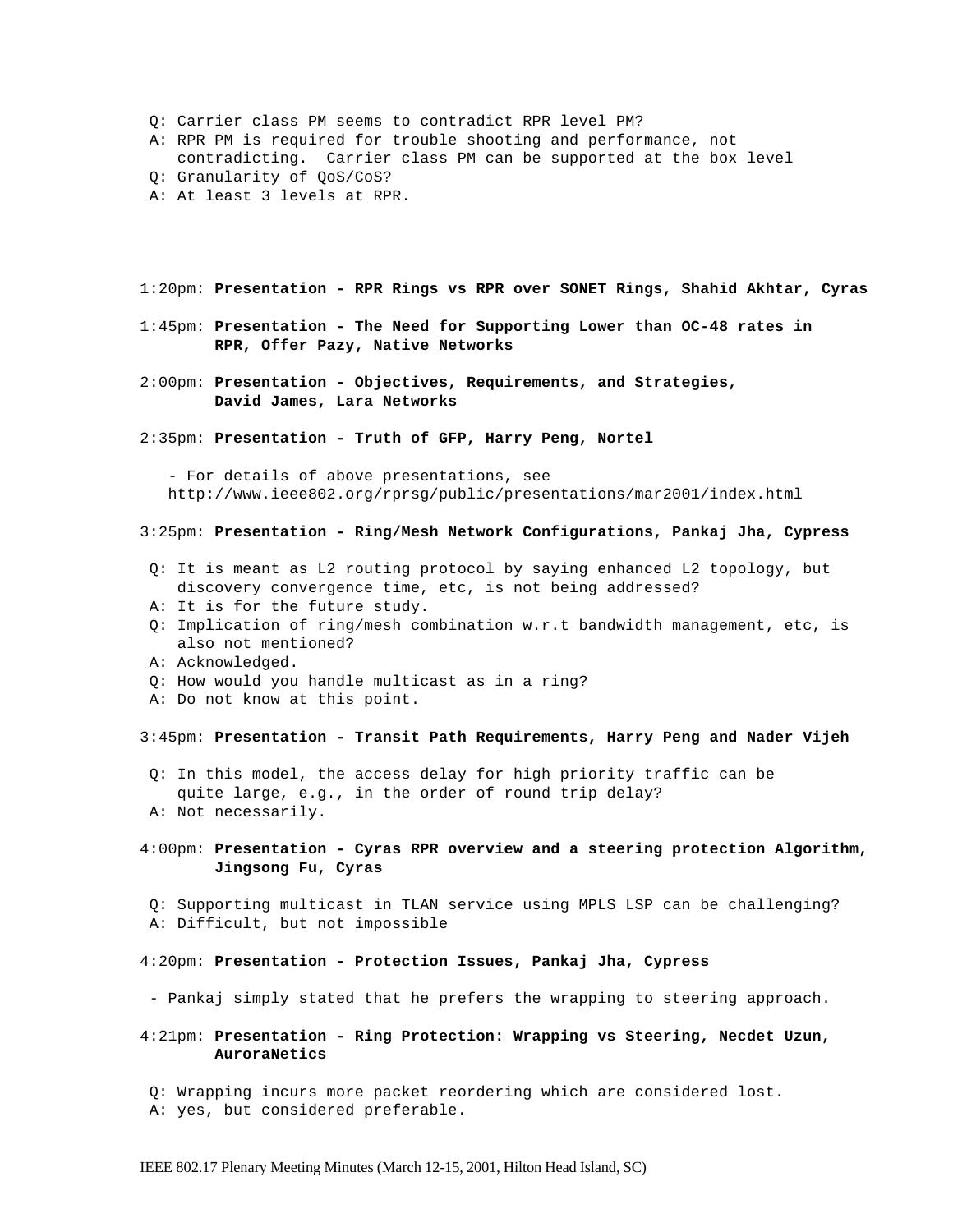Q: For wrapping, TTL needs doubled? A: Yes Comment: Out-of-order packets are normal phenomenon in IP world.

4:50pm: **Presentation - A Study of Protection Switching: Wrapping or Steering, Sanjay Agrawal, Luminous**

 Comment: Packet misordering problem has been dealt with in 802.3ad Link Aggregation, and needs to be looked at. A: Misordering is usually handled by receive buffers at the hosts. Comment from SprintLink: No dropped packets are allowed, rather misorder.

#### 5:20pm: **Presentation - RPR Protection Switching, Lars Ramfelt, Dynarc**

- Q: Single MTU insertion buffer implies large access delay for high priority traffic?
- A: It can be avoided.

6:00pm: Mike Takefman assigns the following homework for the evening, 802.17 group

 Assignment 1: Group discussions/brainstorming on Objectives Assignment 2: Come up with a list of Terms and Definitions

6:15pm: Adjourn for the day.

**-------------------- March 14, Wednesday --------------------**

8:00am: Welcome and Agenda Scrub, Mike Takefman 8:10am: **Presentation – Interoperability, Nader Vijeh, Lantern Communications**

- Q: How do we test fairness?
- A: Fairness will be manifested across all layers some of which are exposed and some of which are not exposed interfaces.
- 8:30am: **Presentation Requirements for RPR Interoperability, Andrew Brown, Cisco**
- MAC encompasses frame format, topology discovery, protection switching, and bandwidth management.

 Comment: Optional features are sometimes required but don't work well with interoperability requirements.

- Q: Upgrade span by span by splitting the ring that breaks the ring and you lose connectivity for a period of time.
- A: You still have connectivity because you are still in wrap node.
- Q: Can you still have connectivity between hi and low speed links?
- Q: Node fairness is important in a MAN hubbed environment which means everyone gets the same bandwidth even in cases with nodes that are large or small. At the aggregat level you have node fairness across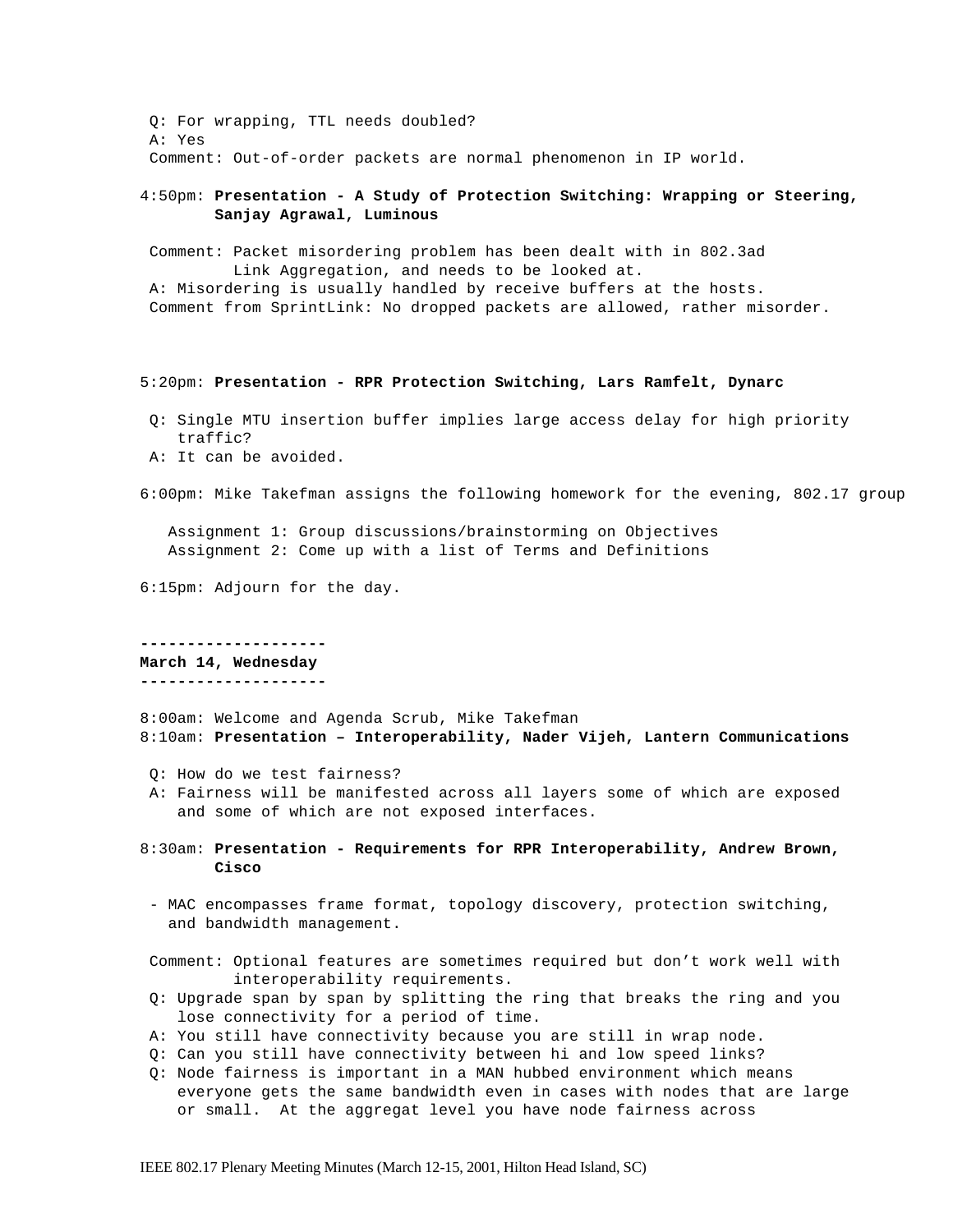dissimilarly loaded nodes?

- A: Yes, and we would entertain another approach and more discussion is required.
- Q: When you upgrade a node where does connectivity occur?
- A: The node sees two interfaces of different speeds that are connected at L3.
- Q: Where are your management control signals propagated?
- A: Through high priority transit buffer.
- Q: Steven Wood proposed homogonous rings yesterday.
- A: I am also proposing homogenous rings. But this example shows wrap mode with two separate rings connected at L3.
- Q: Why is two a magic number for achieving CoS?
- A: You control how much each flow gets by controlling at the access to the ring.
- Q: If you upgrade at L3 then you must reconfigure the routers because you must have two subnets on the ring.
- A: Yes
- Q: I assume you are talking about the interface cards East and West on separate cards so you can upgrade the cards independently. If you use L3 for routing and upgrade individually then you use the backplane of the router as the transit path?
- A: None

#### 9:00am: **Presentation - RPR Traffic Management, Lars Ramfelt, Dynarc**

- Node level fairness is fairly easy to interoperate.
- We have large number of requirements with comlpex trade offs.
- Hardware solution for 10's of ms latency is not good.
- Software solution can be as efficient as a hardware implementation, and is more flexible and leaves more room for future improvements and is external to the MAC.
- Q: If many fairness algorithms could solve the problem, how do we answer the question?
- A: The bandwidth management is the thing that usually doesn't scale.
- Q: If you are managing dual counter rotating rings, you can signal back on the second ring to getting a better control message shorter than latency of the full ring.
- A: The longest time is the full round trip time on ring.
- Q: If you look at a real world network, traffic in aggregate is very predictable when you aggregate flows.
- A: That is another argument for moving fairness away from the MAC to software and make it a longer time scale. There is no value to put it in hardware.
- Q: Do you have many definitions of fairness?
- A: An objective for the base case is easy but getting a unanimously agreed fairness definition is difficult .
- Q: Fairness should not be handled above the MAC?
- A: Fairness should be done at L2. You may have resources that are allocated that are configurable depending on the situation.
- Q: Should support SLAs?
- A: Yes
- Q: You mention rate based mechanism. How do you estimates your rates?
- A: Efficiency, latency, bandwidth can't be solved all at once.
- Comment: Bandwidth management/fairness need be left as an optional feature.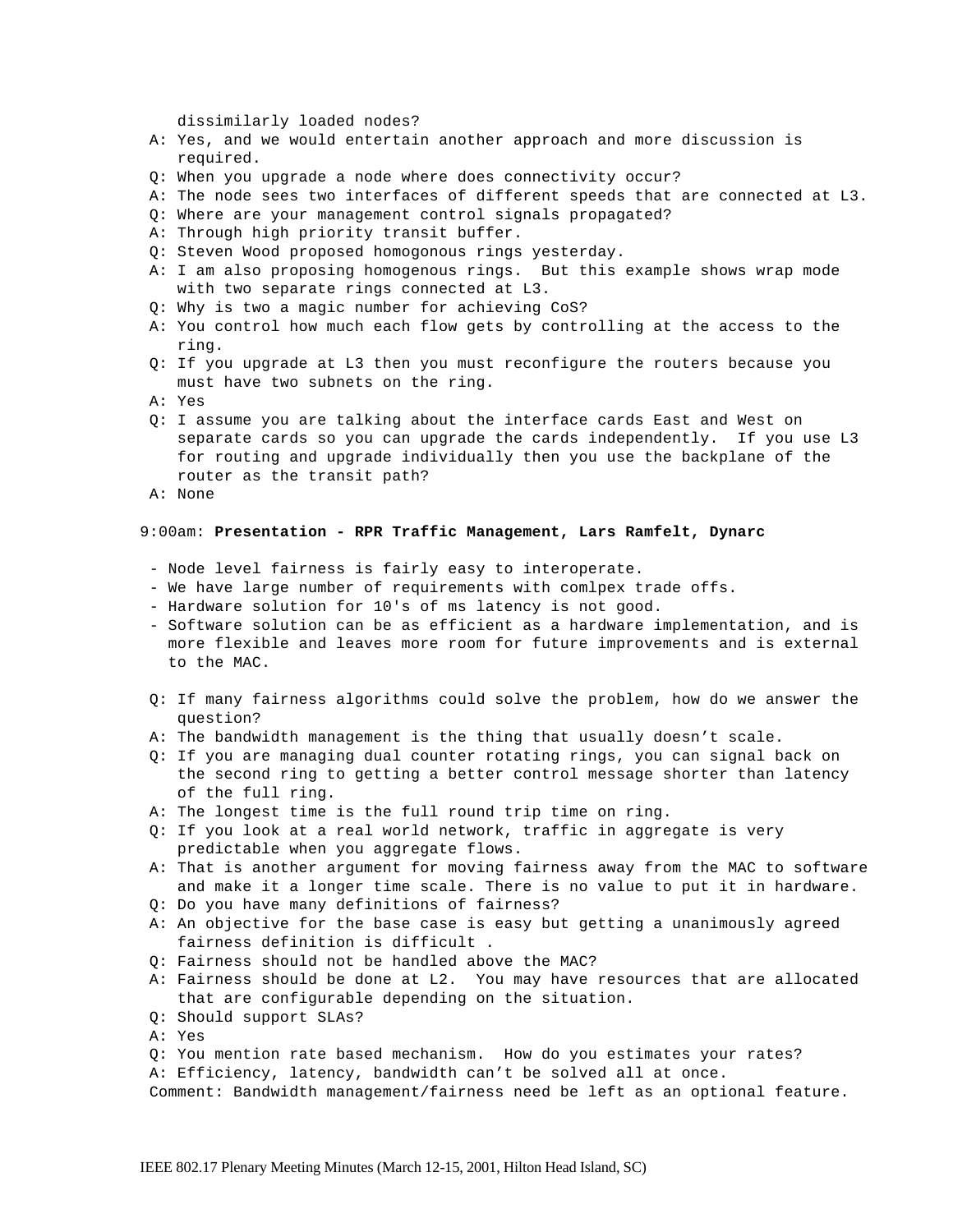9:35am: **Presentation - Study of QoS Issues in RPR, Sanjay Agrawal, Luminous**

- Q: If you take packets off the ring then it is inefficient because it has already used bandwidth.
- A: You can elect to implement this way or not. So the system gives you the option.
- Q: Are there ways to quantify fairness?
- A: Whatever index we design will everyone agree? I think the efforts in this area will be vain but the MAC should accommodate all.
- Q: If everything is EF traffic (50%) how do you solve with this MAC model.
- A: I'll talk afterward
- Q: Why bring the fairness algorithm out of the MAC. Why not bring queues into the MAC layer?
- A: You don't want to force vendors to all implement the same fairness.
- Q: If scheduling fairness and access are all different how will interoperate?
- A: Some may do queueing , some do BCN. All I have to obey is the BCN if I do queueing. We need to see how the vendors would interoperate.
- Q: How does RED work on a few nodes with vastly different numbers of flows.
- A: Use aggregate metrics. Number of flows can be taken out of the equation.

10:10am: Break

### 10:25am: **Presentation - RPR MAC Model: Contention Resolution and Fairness Issue, B.J. Lee, Tropic Networks**

- Q: None of the access control schemes you present are used today. Still the #1 problem and that is they are too latency sensitive. Should the fairness be in the chip or external?
- A: I agree it would be preferable to get it out of the hardware. We should focus on a minimum set that make all vendors boxes work in a ring even in a suboptimal environment.
- Q: We can standardize or leave it as an option. We need to understand what we want to standardize later and what we want to do now.
- Q: If we have fairness messages at L2 and congestion on L3 both on the ring, how do you avoid the ships in the night problem?
- A: I don't belive the control signals interfere with any other signals. I don't know but I didn't mean Layer 3. Maybe the control layer should be divided.
- Q: I think this working group needs to define its goal and what it leaves out of the standard. This is an example. We may deal with fairness in different ways. Ring level and system level functions like congestion and bandwidth management for example.
- Q: You are saying that the control layer sits between the two MACS and 802.3 forwarding with ST (Spanning Tree) rules. If I take the same Ethernet MAC then our focus should be the focus of 802.17.
- A: Protection is pushed to the bridging layer in 802.3, and we need some of that in our MAC model.
- Q: It seems to me that fairness and access control in RPR is fundamentally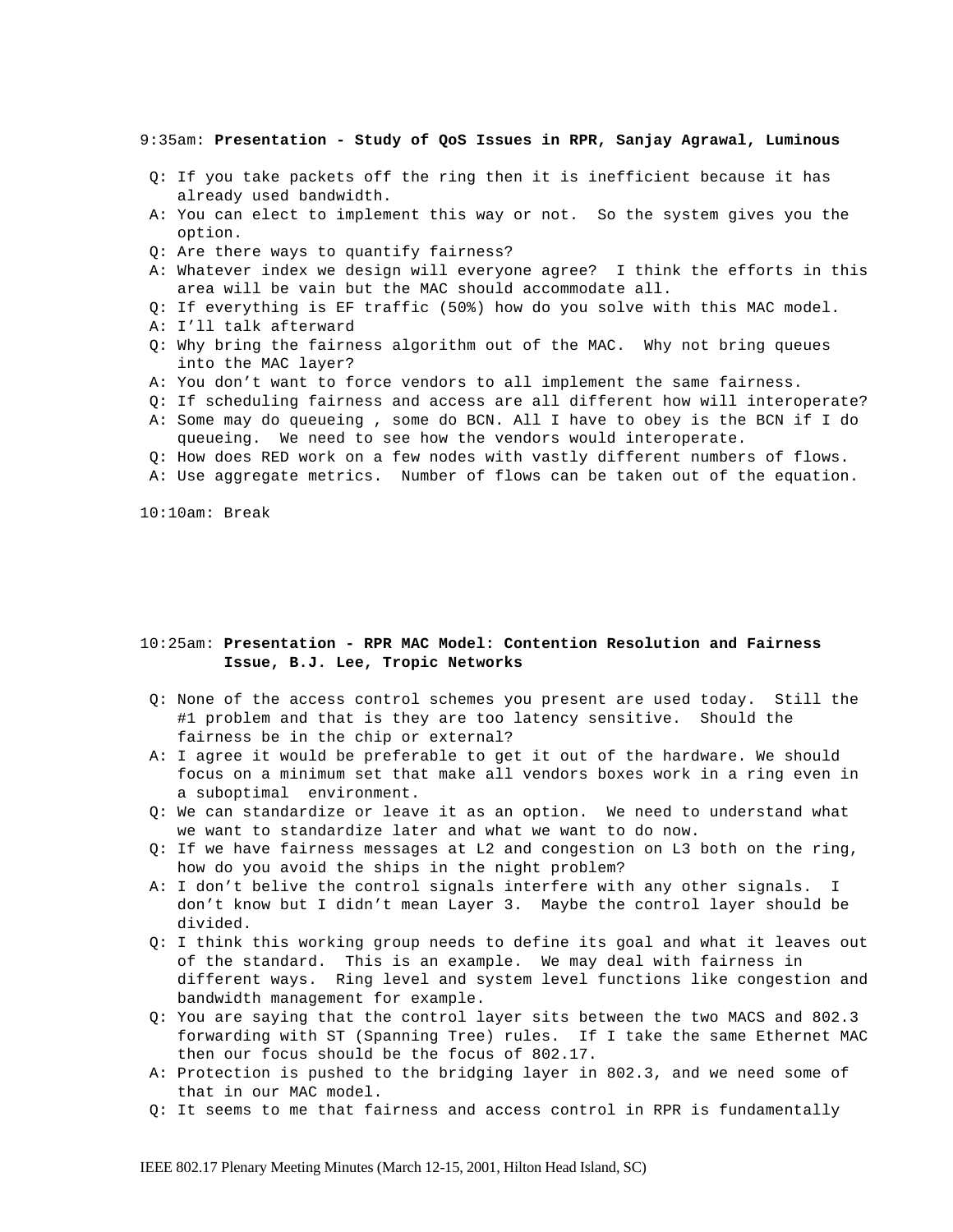different than in 802.3 which is competing technology, so why worry about 802.3?

- A: There is an issue people are debating, i.e., whether complex fairness should be in or out of the MAC. I propose to come up with a minimum set of fairness algorithms for the MAC.
- Comment: It took 20 years to understand Ethernet. The final and best fairness algorithm will not come out of this group today.

11:00am: **Presentation - What is Fairness?, Nader Vijeh, Lantern Communications**

- Avoid packet loss in the transit ring
- Monitor and signal available bandwidth
- We should support weighted bw allocation based on SLA rates.
- Q: You want to reserve bandwidth to minimize jitter, but you also want to allocate unused bandwidth. This seems contradictory.
- A: We should have both.
- Q: Can you lose traffic on the ring, either 0 or some?
- A: I will go into more detail in the afternoon.

### 11:15am: **Presentation - SLA Compliant Arbitration Protocols, David James, Lara Networks**

- Would like to have 3 arbitration classes
	- . low latency and guaranteed bw
	- . bounded latency and guaranteed bw
	- . fairness on residual bandwidth (unused as well as non-provisioned)
- Fairness weighting is a higher layer thing
- Q: Synchronous send seems to imply that you are imbedding a shaper or policer in the MAC. Isn't that too complex in MAC layer?
- A: If you want low latency in arbitration you have to have it in MAC. My model is very simple with credits and debits.
- Q: What is the purpose of the token? Do we have sequential or parallel access to the ring?
- A: The token comes into play when there is residual traffic to send. Some discussion is required on scalability.
- Q: Do you propose channelization as 1394 does it?
- A: The concept of synchronous and asynchronous classes of service is valuable. Detailed specs of 1394 are irrelevant here.
- Q: Have you considered pegging up bandwidth for synchronous flows, instead of relying on idles?
- A: In a sense, the idles form the dedicated flow.

11:40am: Lunch Break

#### 1:00pm: **Presentation - Dynamic Bandwidth Control, Nader Vijeh, Lantern**

- Q: The derivative of rate change of the bandwidth should kick off the equation.
- A: You can do it in the service module, not in the MAC layer.
- Q: How do you define flows. Are they pre-configured?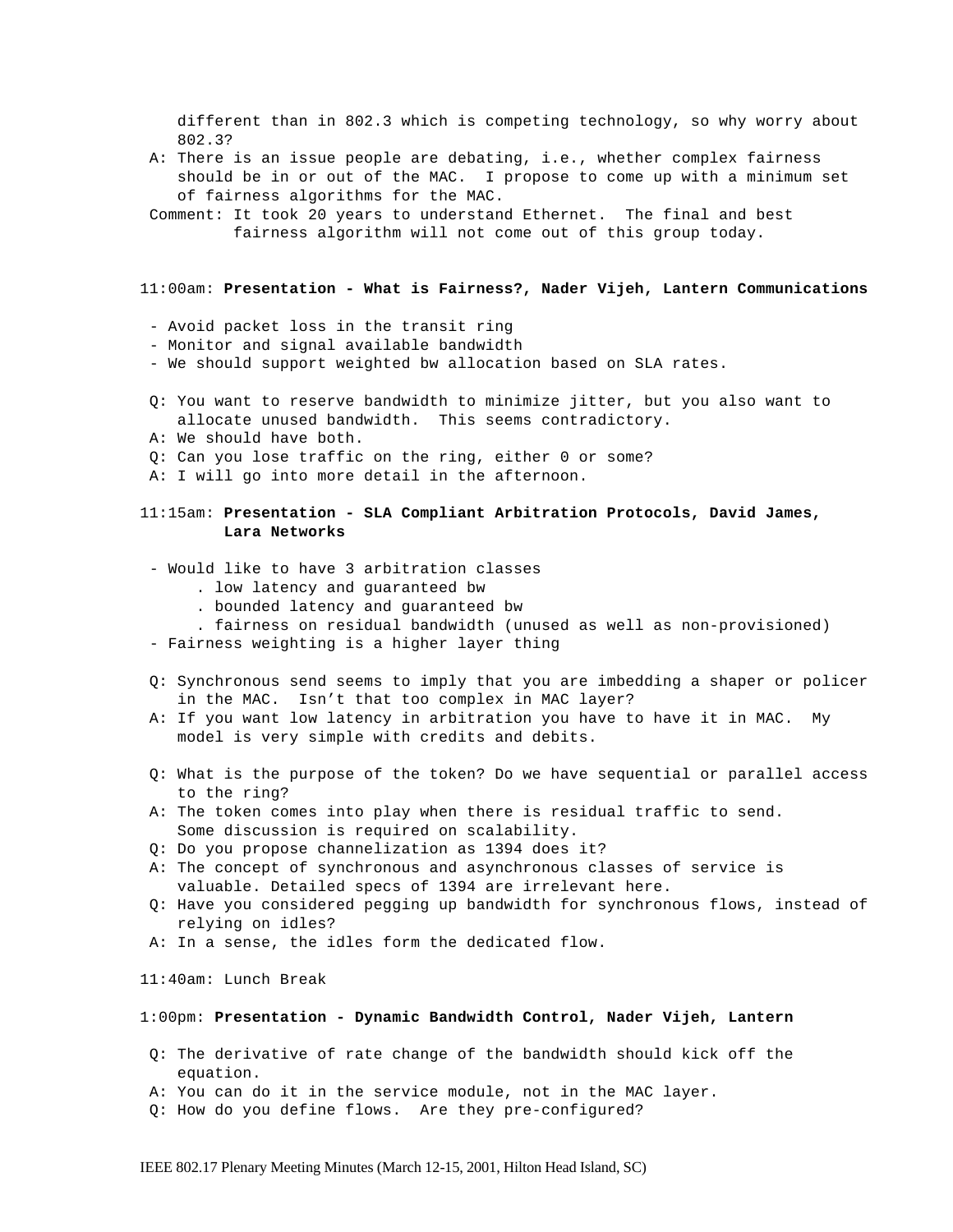- A: Conversations are on an SLA basis. It is a configured system by the carrier. But you can map Diffserve code points.
- Q: Are you using something like CAC?
- A: It is a simple rate admission method.
- Q: Is your insert rate of the source plus the available bw allocated in a fair manner? What if the source wants to send more than that? Would a leaky bucket work?
- A: If there is bandwidth available, it can get as much as the physical layer will allow.
- Q: Propagation delay is 5 ms not 3 ms. You have local fairness not global fairness. Your implementation is similar to ours, it doesn't require complex silicon.
- Q: How much overhead is required for control messages?
- A: Less than 1%.
- Q: Weighted fair queueing suggests long packets may create problems with end times?
- A: There is no scheduling in the MAC, so the WFQ scheduler on the ingress handles this.
- Q: Some of these protocols have a dynamic behavior, i.e., there is a time delay from round trip delay and buffer sizes. Have you simulated to test for oscillation?
- A: Adisak will present simulation results in about one hour.
- Q: Aren't the calculations based on rates not on packet sizes?
- A: The bits in transit is what we are measuring.

# 1:30pm: **Presentation - Spatial Reuse Protocol Fairness (SRP-fa) and Performance Evaluation, Donghui Xie, Cisco**

 A: No Q: Http object size is modeled as exponentially distributed? self-similar? A: I do not expect significant difference.

 Comment: With this simulation because it has higher layer issues involved you cannot evaluate the SRP protocol.

Q: What window size did you use?

Q: Does SRP-fa support unfairness?

- A: I used the largest window size for this simulation along with slow start.
- Q: Have you a tried a 10 Gig ring speed.
- A: No

#### 2:10pm: **Presentation - Simulation Results, Adisak Mekkittikul, Lantern**

- Q: The buffer size is 60KB or 2 RTT? Exactly how large is it in terms of bytes?
- A: Two cases with two customers with different size, so they are a function of the flow rate. In this case we know the flow rate that the customer will get then to be fair that is the RTT time.
- Comment: In one slide you had 3 link utilization sizes for the buffer on the line card. As you increase utilization your efficiency improves. Buffer size does improve link utilization.
- Q: When you compare UDP to TCP, were they running at the same priority?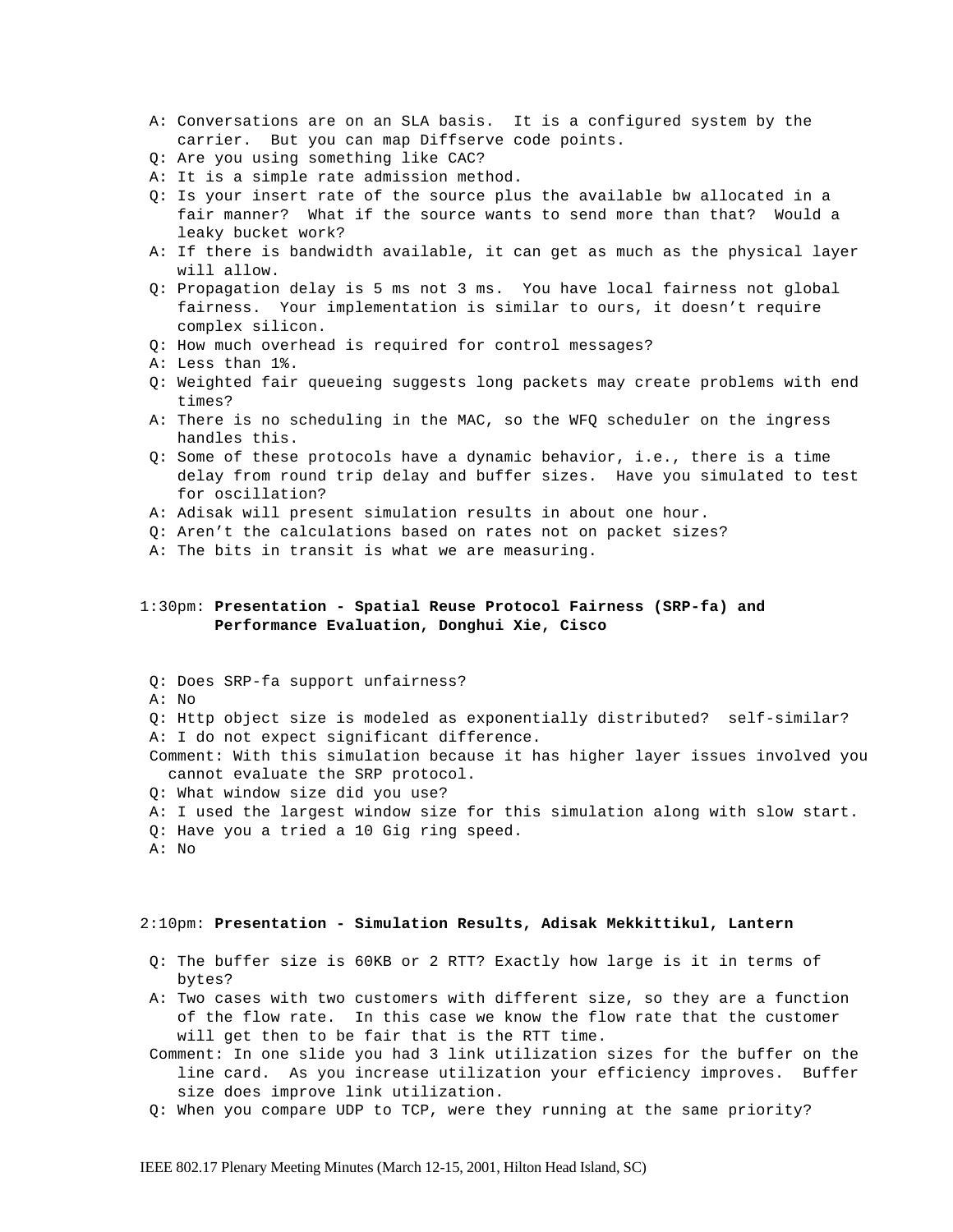- A: Yes, they were. We want to make sure that one customer is not stealing bandwidth from another.
- Q: The customer with the higher bandwidth and charges seems to get more bandwidth than a customer who has a lower rate.
- A: They do because they have the same weight. However, you can change the weight to meet the carrier requirements.
- Q: When you divide pipes with WFQ how do you control low and high priority traffic behaviors?
- A: It goes back to flow control. Incoming traffic is controlled by flow control at the ingress port.

### 2:50pm: **Presentation - High Level Requirements for the RPR MAC Client Interface, Offer Pazy, Native Networks**

- MAC provides basic flow control, and congestion control should be handled by the client.
- MAC Should only provide minimal size transit and add buffers.
- Q: If you put the flow control in each client with no knowledge of the whole system, you might have some nodes or clients that can never have access to bandwidth.
- A: The mechanisms I propose are at a layers above the MAC. The transit versus the edge and who is really using the ring should be done at a higher layer. You will need traffic engineering that conforms to the organizational need.
- Q: When you suggest that the client should control a protection, is that the MAC or the customer client?
- A: The MAC client should be able to inject protection events. If we decide to use wrap and steering, then the client should have some say in how that is done.
- Q: How would deal with multiple MAC clients from invoking different protection schemes or different clients invoking protection events simultaneously?
- A: There must be some management control over the boxes. This is either an IP layer or other higher layer which does this.

3:15pm: Break with an administrative announcements

- The performance ad hoc will be at the Marriott hotel tonight after the social event. Pre registration is imperative so we get the right sized room for our meeting.

# 3:35pm: **Presentation – IEEE 802.17: Some issues to be considered, Harmen R. Van As, Vienna University of Technology**

- Q: You mention QoS and flow on the ring. The difficult example is when VOIP and other services need access. Do you see this as part of the MAC layer or the higher layers?
- A: This should be discussed more.
- Q: You will pay for no packet loss with end to end delay and jitter. No packet loss on the ring is not a requirement for a ring so why suffer the jitter and delay?
- A: Since we have a ring you can have no packet loss on the ring. You can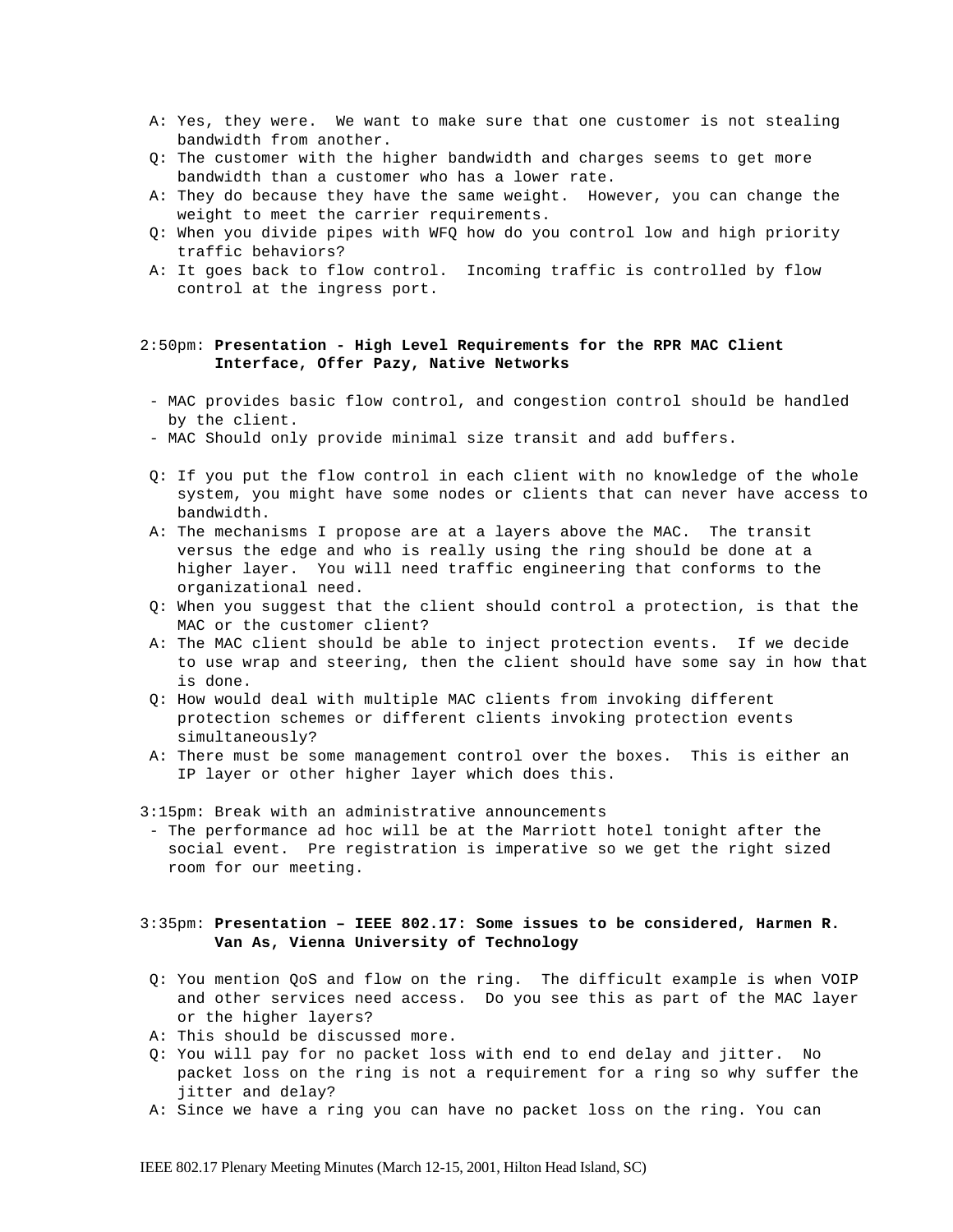discard packets with RED at the ingress node.

- Q: There is a circuit switched traffic class (send class), do you nail up this bandwidth or is this available if the circuit traffic is not there?
- A: Yes, the unused bandwidth is available when the circuit traffic is not used.
- Q: Will you share simulation results with 802.17 in May?
- A: Certainly we want to present the protocol, simulation and performance at the next meeting.
- A: For the circuit switched traffic there is no jitter. It is inserted into the traffic which is pushed back. All traffic is rate shaped and scheduled.

### 4:00pm**: Presentation – Two Key RPR MAC Features, Gunes Aybay, Riverstone Networks**

- Q: How many customer ID numbers can you have?
- A: A small number in the beginning with room to grow in the future.
- Q: Ethernet in the  $1^{st}$  mile is using VLAN Ids.
- A: Minimum 12 bits would be great.
- Q: The application of VLANs in metro areas would involve many rings. How would that work?
- A: A mesh to connect these rings at the WAN level. People are working on VLANs in MPLS tags that may help.
- Q: You mentioned the possibility of multiple fairness domains. How do you balance fairness among them?
- A: It would be a weighted scheme.
- Q: You mentioned a need for more than 12 bits. There are already VLANs so you probably need Domain Ids?
- A: I agree. This is an ID for the transparent LAN as an aggregate for the service provider ring that relates to the individual customer.
- Q: Where do you see the VLAN tag going?
- A: We haven't decided. If we use transparent MAC address in the RPR than maybe use the VLAN tag. If we encapsulate we can use it in the header.
- Q: If they map to the same Q tag then the customer's traffic will get mixed?
- A: Isolating each customer's traffic from sub VLANs from one customer is up to the customer provisioning and is their responsibility.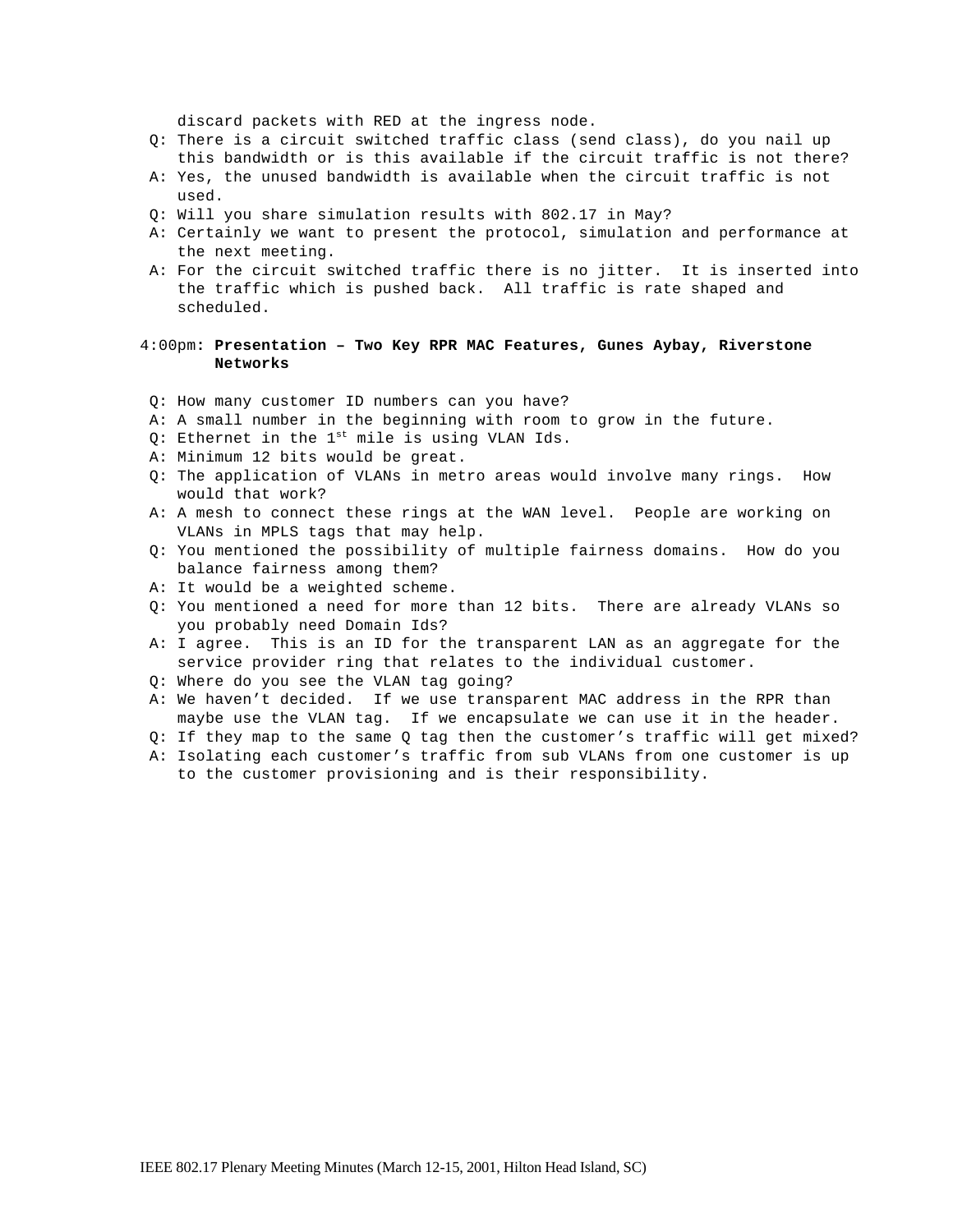4:20pm: Interactive Discussion on "Definitions and Terms," Mike Takefman

- Ad Hoc Group volunteered to do "Definitions and Terms" and present to the group on the reflector or in May at the next meeting. Participants of the ad hoc group are: Bob Sultan , Bob Schiff, Costas Bassias, David James, Raj Sharma

4:30pm: Ad Hoc Group Reports on the preliminary list of "Objectives"

- Ad hoc groups that met last night to begin discussion on the objectives of the 802.17 presented the lists as follows. (The lists are also posted on the RPRWG web site.)

#### Group #1:

Fairness Protection PHY Agnostic OC 3 at low end Class of Service – but how many? Interoperable on the ring Support for TDM and Packet services Define a PHY interface Use a universal IEEE MAC address 48 or 68 bit address Support OAM Need for Control Messages Support SLA with bandwidth, loss, delay and jitter parameters Networking and bridging and ring interconnect issues Frame Format

#### Group #2:

Ring Behaviors & Characteristics – general agreement on this area Bandwidth Management - how this will fit into the standards effort will require simulations and more work to reach consensus Class of Service – There was some consistency on what we have seen on these issues Congestion Control – There should be a mechanism but the actual control that you exercise is a system function. However, the MAC requires mechanisms that enable congestion mechanisms. Layer 1 Considerations – How many will we support Ring Span Speed – No general consensus on this subject Protection Switching – What are the mechanisms and what errors do we detect? What is the difference between Layer 1 and Layer 2 fault? Performance Ad Hoc – Take time to approve the ad hoc and assist with what the working group can do to improve their efforts.

### Group #3

• MANAGEMENT Protection – maintain communications services on the ring throughout faults Interoperability – RPR portion of vendors Initialization – connections of physical cables will result in Topology Discovery – automatically Error Monitoring – relevant monitoring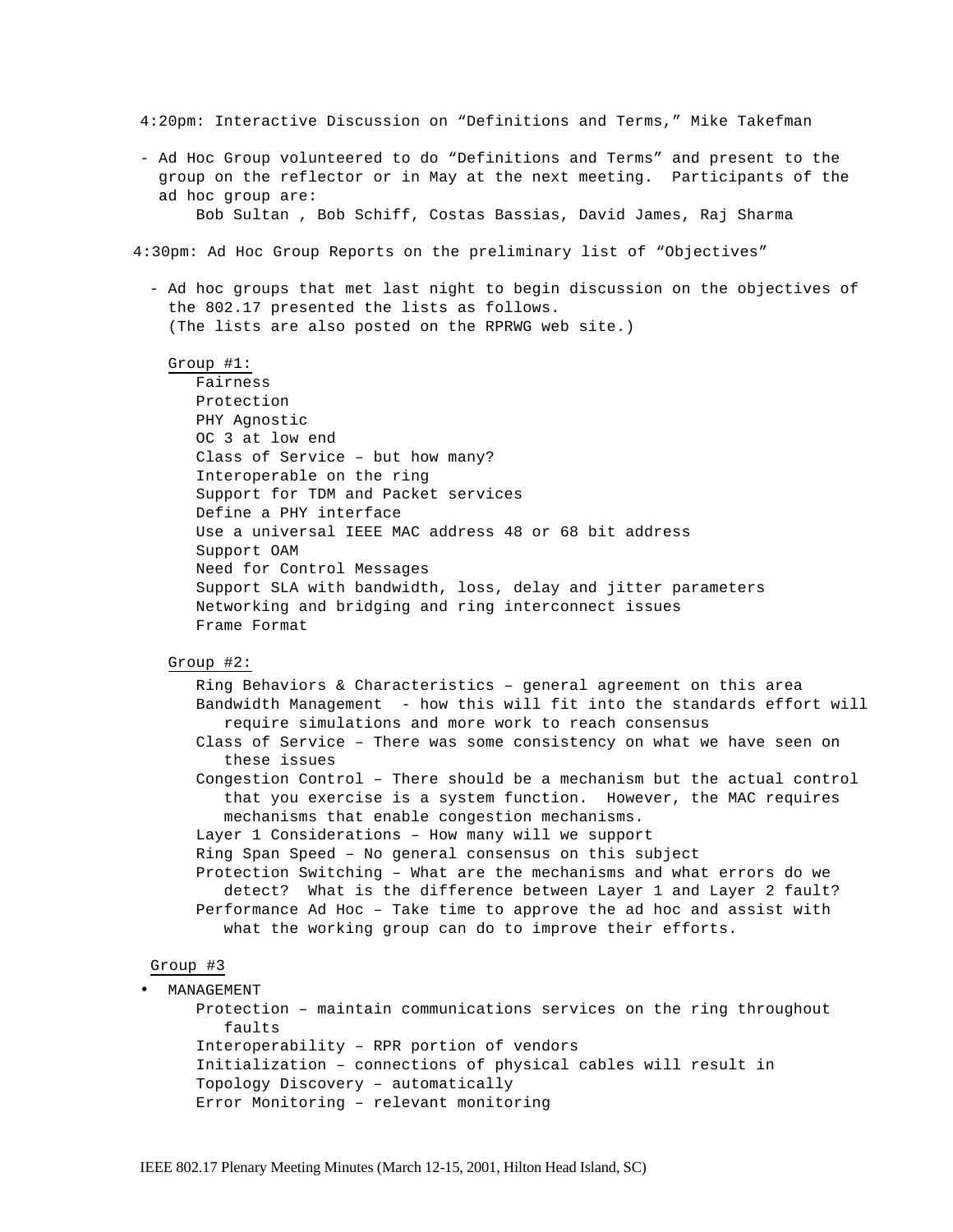- FUNCTIONALITY Clock sync methods may be PHY SLA Integrity PHY Agnostic Links can be of differing bandwidth
- PERFORMANCE Cumulative bandwidth should be maximized Maintain packet ordering Lossless in the absence of link loss Per class QoS Per flow QoS Fairness – unused bandwidth
- TIME TO MARKET Avoid unnecessary and marginal objectives
	- Note If there are new PHY proposals then those proposing them that should?

# Ad Hoc Group Request for Motions

The following are some of the related discussions:

- \* It is difficult to do in an ad hoc group.
- \* We don't know how to allocate our time, if a group can come up with very specific proposals.
- \* If you have a strong opinion you should write your objective. We don't want three groups.
- \* We should be better prepared in organizing these objectives. We should focus on what we can vote on. The ad hoc is needed because the objectives are intertwined.
- \* We have a complex task. We need to make progress. We need common agreement on some items to include or exclude.
- \* We need an organized list of some sort.
- \* The process has worked for centuries and we don't need to organize it because the votes tell us what we need to know.
- \* We may want to limit discussion in the interest of time. We need a format to present and discuss all motions with time for objective for defense rebuttal and vote. Individuals should have ability to present.
- \* We had consensus in the January meeting and we should use those objectives.

5:45pm: Motions

#### **Motion: 2001-03-14-01**

 Motion to form an Ad hoc group that will meet and create a set of motions on Requirements/Objectives to be voted on by the Working Group. (M) Paul Amsden (S) Offer Pazy (Y) 64 (N) 21 (A) 1

Vote to call the question: (Y) 57 (N) 22 (A) 1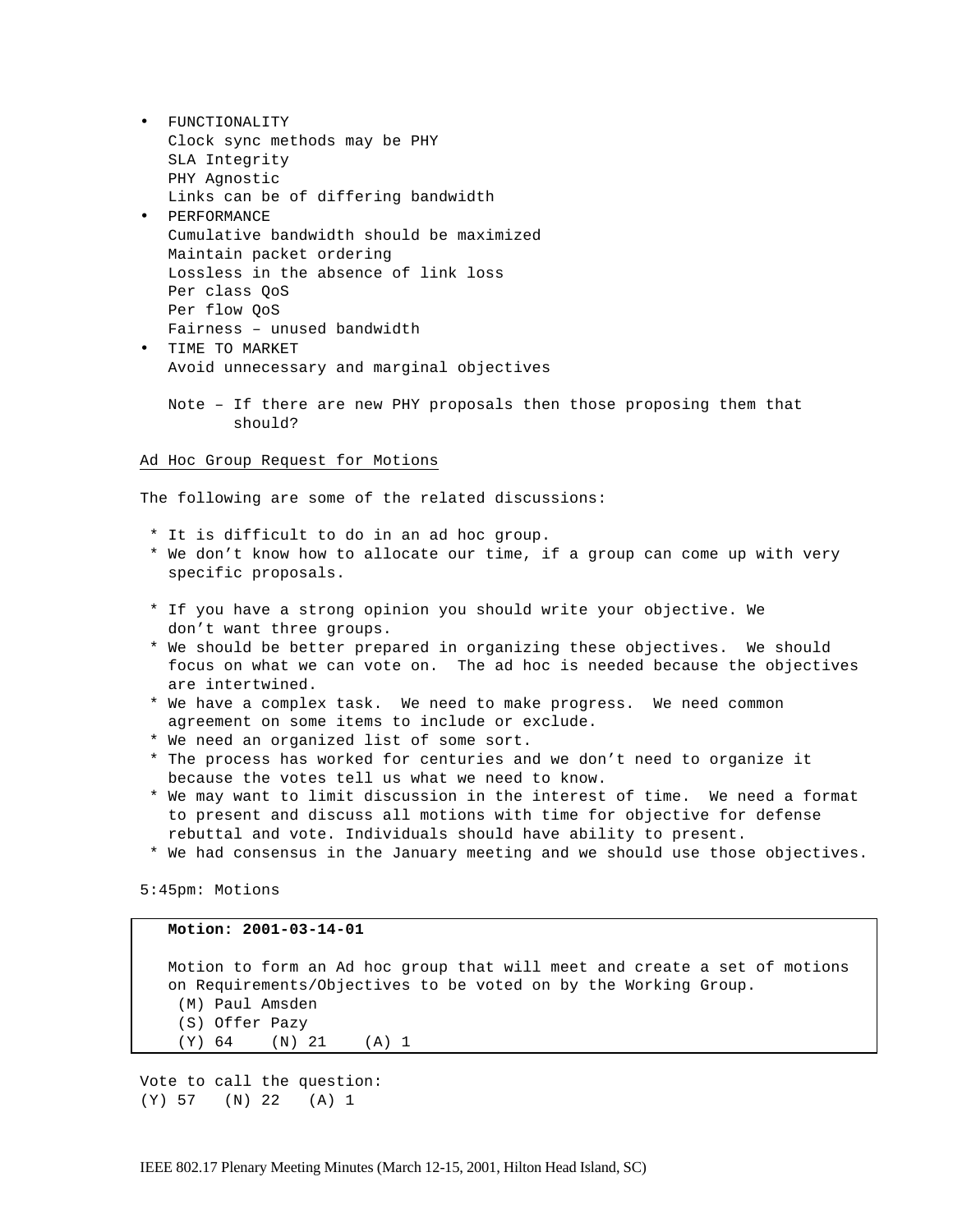#### **Motion: 2001-03-14-02**

 All motions on objectives plus requirements shall be formatted as per the document submitted by David James, reproduced below. Motion to have a format for the motions to be given tomorrow.

### **(Undecided)**

#### Example

```
 Your Title: Your title
 Objective: To recover from Wrap quickly – What should be accomplished
 Requirement: To wrap within 50ms – What shall be accomplished
 Strategies: - Wrap or Redirect - Ways it could be done
 Ramifications:
```
- The Ad hoc Committee on Objectives will meet at 9:00pm at the Marriott.

6:15pm: Adjourn for the day.

**------------------- March 15, Thursday -------------------**

8:00am: Seating, Everyone 8:00am: Agenda Scrub, Mike Takefman 8:05am: Performance Ad-hoc Report, Khaled Amer (Postponed) 8:15am: Discussion on "Partial Set of Objectives per 3/14/01 Late Night Task Force," Bob Love

#### **Motion 2001-03-15-01**

(Y) n/a (N) n/a (A) n/a

```
 The process for dealing with the objectives will be the following. A 
 consent agenda for all objectives will be created. All objectives will be
 presented and no discussion will be allowed. A simple straw poll to 
 determine if there is opposition to each objective will be held. If your 
 objective is editorial in nature (wordsmithing) do not raise your hand 
 unless there are no other dissenting votes. After the straw polls are
 taken we will deal with all objectives in order of least to most 
 opposition.
 Procedural (>50%)
  (M) Bob Love
  (S) Necdet Uzun
```
Voting on this motion is postponed until after the Officer election.

8:40: Granting of Voting Right, Mike Takefman - 123 individuals from 60 organizations becomes voting members (As of March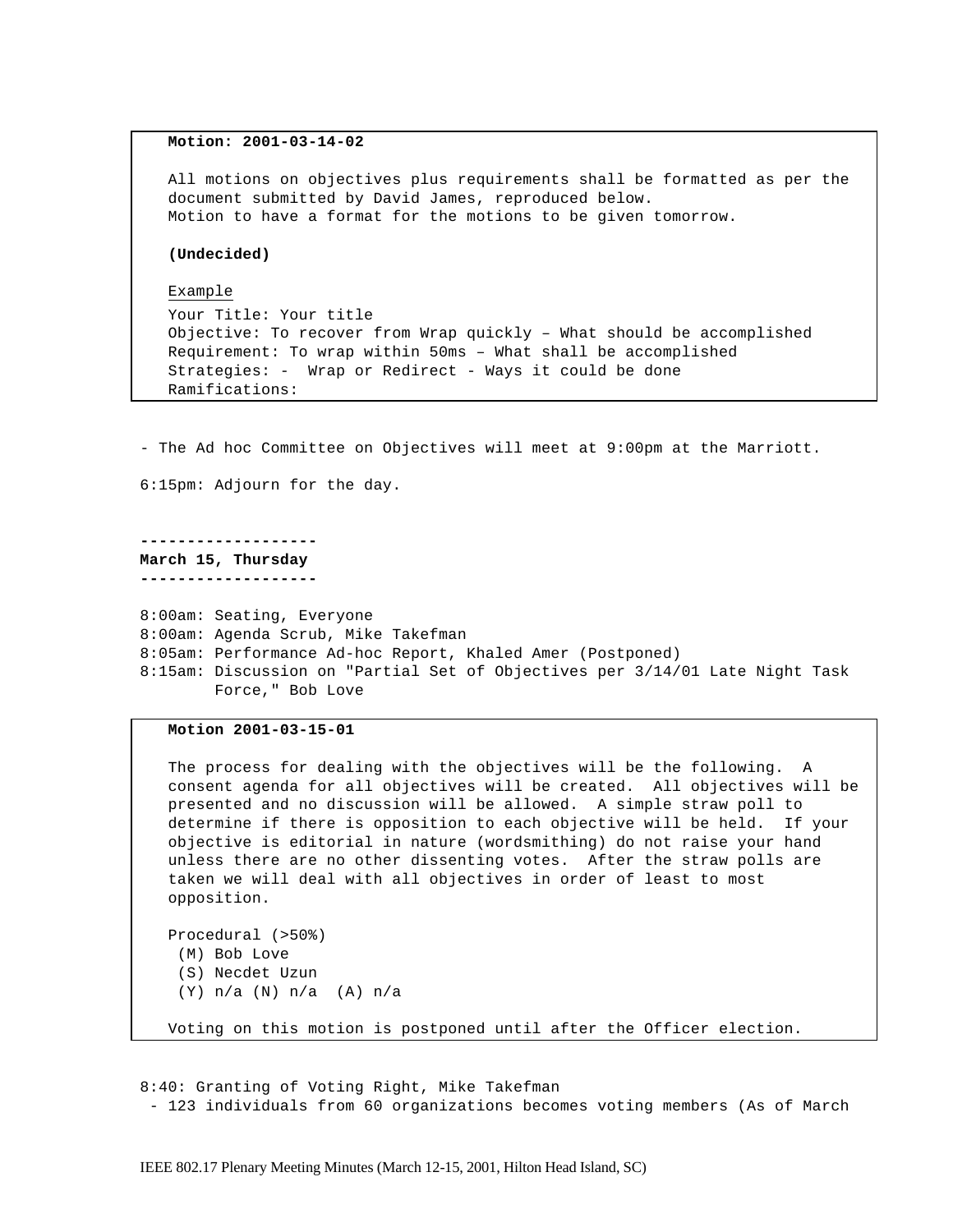```
 21).
9:15am: Performance Ad-hoc Group Report, Khaled Amer
- Perf Ad-hoc objectives
      . compare the performance characteristics of various proposals
     . compare against other technologies
10:00am: Break
10:25am: Election of 802.17 Officers
   Motion 2001-03-15-02
   IEEE 802.17 to affirm Mike Takefman to be the Chair.
    (M) Harry Peng
    (S) Hani Fafous
   Procedural (> 50%)
    (Y) 96 (N) 0 (A) 0
• Election of Vice Chair – Bob Love elected.
 1. Leon Bruckman, Corrigent Systems (Y) 5
 2. Yong Kim, Broadcom (Y) 29
```

```
(Total) 90 (A) 2
• Election of Secretary – BJ Lee elected.
 1. Byoung-Joon (BJ) Lee, Tropic Networks (Y) 52
 2. Mannix O'Connor, Lantern Communications (Y) 40
                                             (Total) 92 (A) 0
```
3. Bob Love, Lan Interconnect Consultants (Y) 56

#### **Motion 2001-03-15-03**

```
 IEEE 802.17 to create the position of assistant secretary and to affirm 
 Mannix O'Connor in that role.
 (M) Nader Vijeh
  (S) David James
 Procedural (> 50%)
 Affirmed
```

```
 Motion 2001-03-15-04
 IEEE 802.17 to affirm that John Hawkins to assume the position of Web 
 Master.
 (M) Harry Peng
  (S) Bob Schiff
 Procedural (> 50%)
 Affirmed
```

```
 Motion 2001-03-15-05
```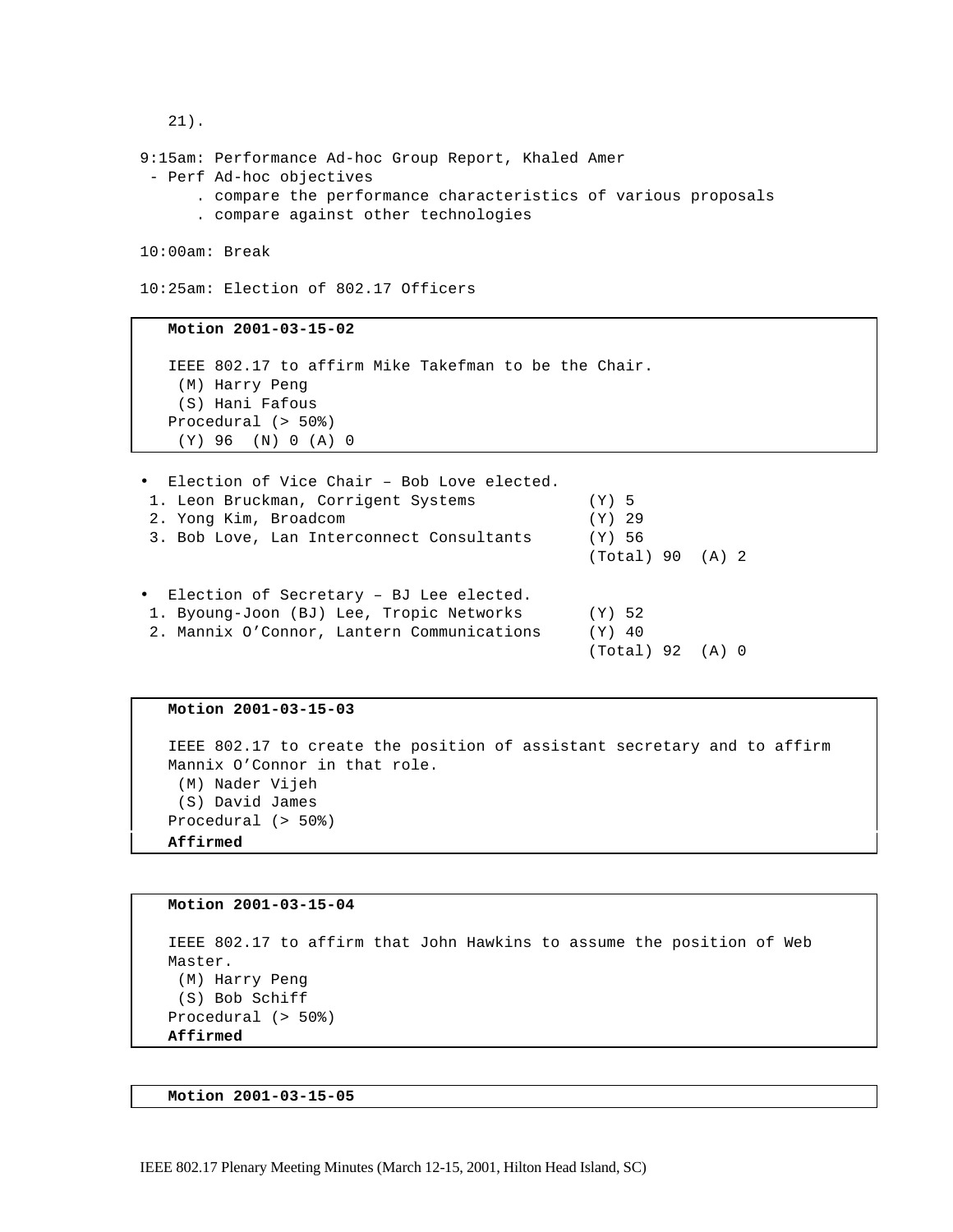```
 IEEE 802.17 to affirm that Edward Messina to assume the position of 
 assistant Web Master.
  (M) Bruce Johnson
  (S) Harry Peng
 Procedural (> 50%)
 Affirmed
```
11:05am: Break

- 11:20am: Discussion on the earlier motion (2001-03-15-01) regarding the procedure of voting for the WG objectives, Bob Love
- Questions and clarifications on the above motion, and "partial set of objectives."
- Motion 2001-03-15-01 is moved to table by Mannix O'Connor, and affirmed as follows:

 **Voting on Motion 2001-03-15-01** Procedural (>50%) (M) Bob Love (S) Necdet Uzun (Y) 89 (N) 1 (A) 2

#### **Motion-2001-03-15-06**

```
 Debate on each motion shall not exceed five minutes. Vote to extend debate 
 no longer than 15 minutes. Limit each speaker to one minute of 
 discussion.
 Procedural (>50%)
  (M) Bob Love
  (S) Mannix O'Connor
  (Y) 78 (N) 12 (A) 2
```
The followings capture some of the related discussions.

- Let's get a feel for which we feel we support and which we don't.

- Let's consider which require no debate and then move to the contentious points that each require more debate. If there is a controversy and the
- group wants to vote, fine. Otherwise we should consider another day.
- If you don't understand an objective then vote against the objective.
- You can always make a motion to extend debate.
- Each company is asked to state if you are for or against a motion
- It is also requested that the meeting minutes captures the discussions on each objective, and the company names not be identified during the discussions – Andrew Brown

11:45am: Lunch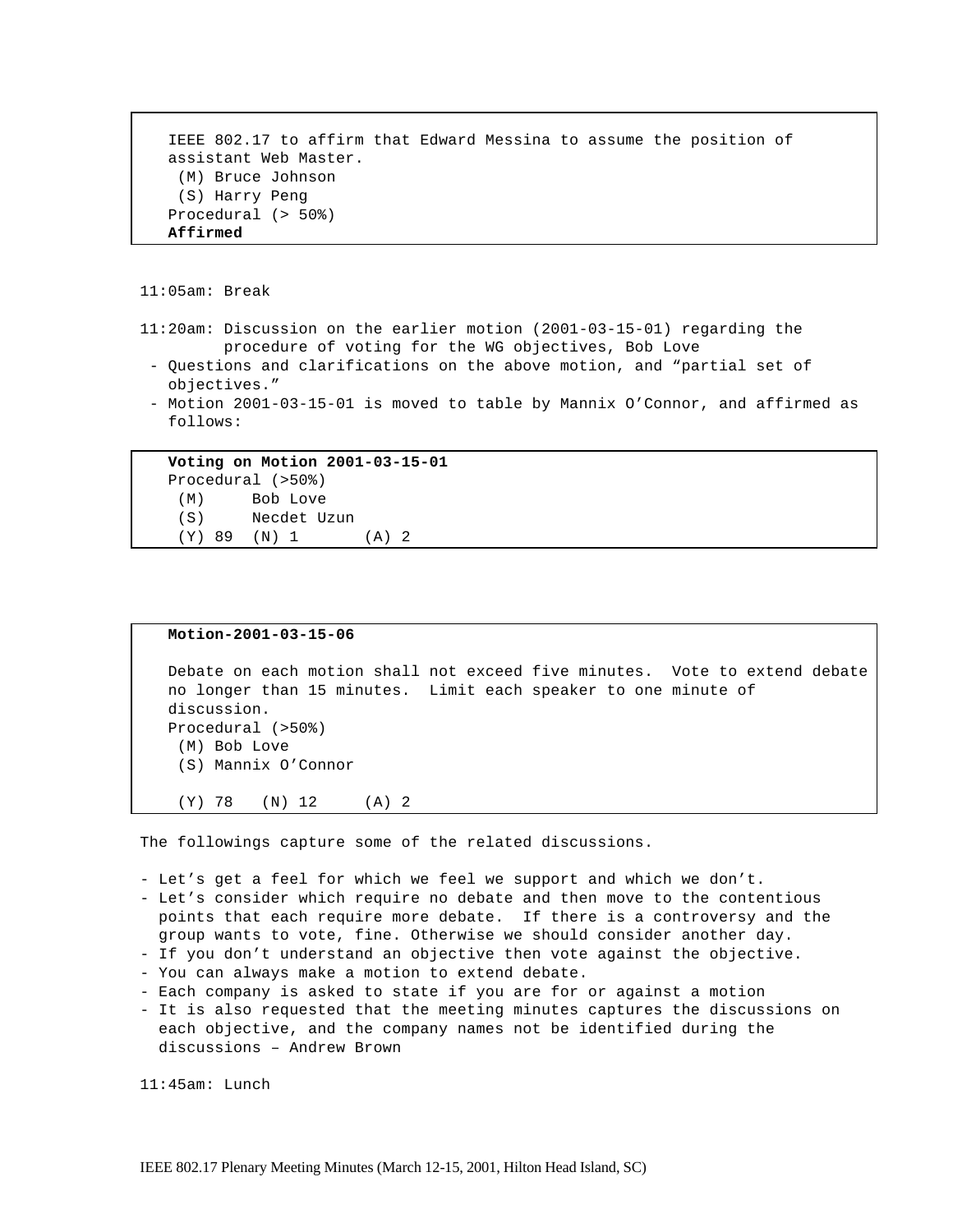1:00pm: Straw poll voting on the objectives.

- Master list of objectives is presented and the initial number of objections to each item has been counted.
- Q: Are we going to categorize the items into for further discussion (contentious ones) or completely non-goals?, Offer Pazy A: No
- 1:30pm: 1<sup>st</sup> List vote completed, and additions to list submitted so vote can continue.
- The list has been reordered based on the number of initial objections in the least order, and discussion and voting has started.
- Comment: We can continue to refine the words for another vote at the next meeting.
- Bob Love's comment: We would like to go through this list as fast as possible, deferring more discussion in the reflector and in May.
- The original presenter of the objective has to be the mover, so that the mover knows how to accept/reject friendly/unfriendly amendment.
- The following captures the comments on each of the objectives voted.

 (**The list of objectives with the voting results is available on the RPRWG web site.)**

Objective #2:

- C: MAC is a device and spatial reuse is the system issue.
- C: What is the meaning of spatial reuse? Does it preclude the need for source stripping feature?
- C: The sentence is not different from 802.3?
- C: Maybe we are rushing through the ones where wording may not be complete? G

Objective #8:

C: Wording is not good.

### Objective #14:

C: What is the meaning of this?

C: What about the fragmentation?

A: L2 will not do fragmentation, and independent of high layer protocol.

Objective #17:

C: OAM&P term may not be familiar within IEEE?

2:55pm: Break

3:15pm: Discussion and voting on the objectives resumed.

Objective #19:

- C: "Above 10G" could potentially affect the RPR performance.
- C: Are we talking about minimum speed? Then, at higher speed than 10G, there might be a need for bigger packets, etc.
- C: We should know that we want to scale up but to name higher speeds would force us to verify our protocols now, but that would be extremely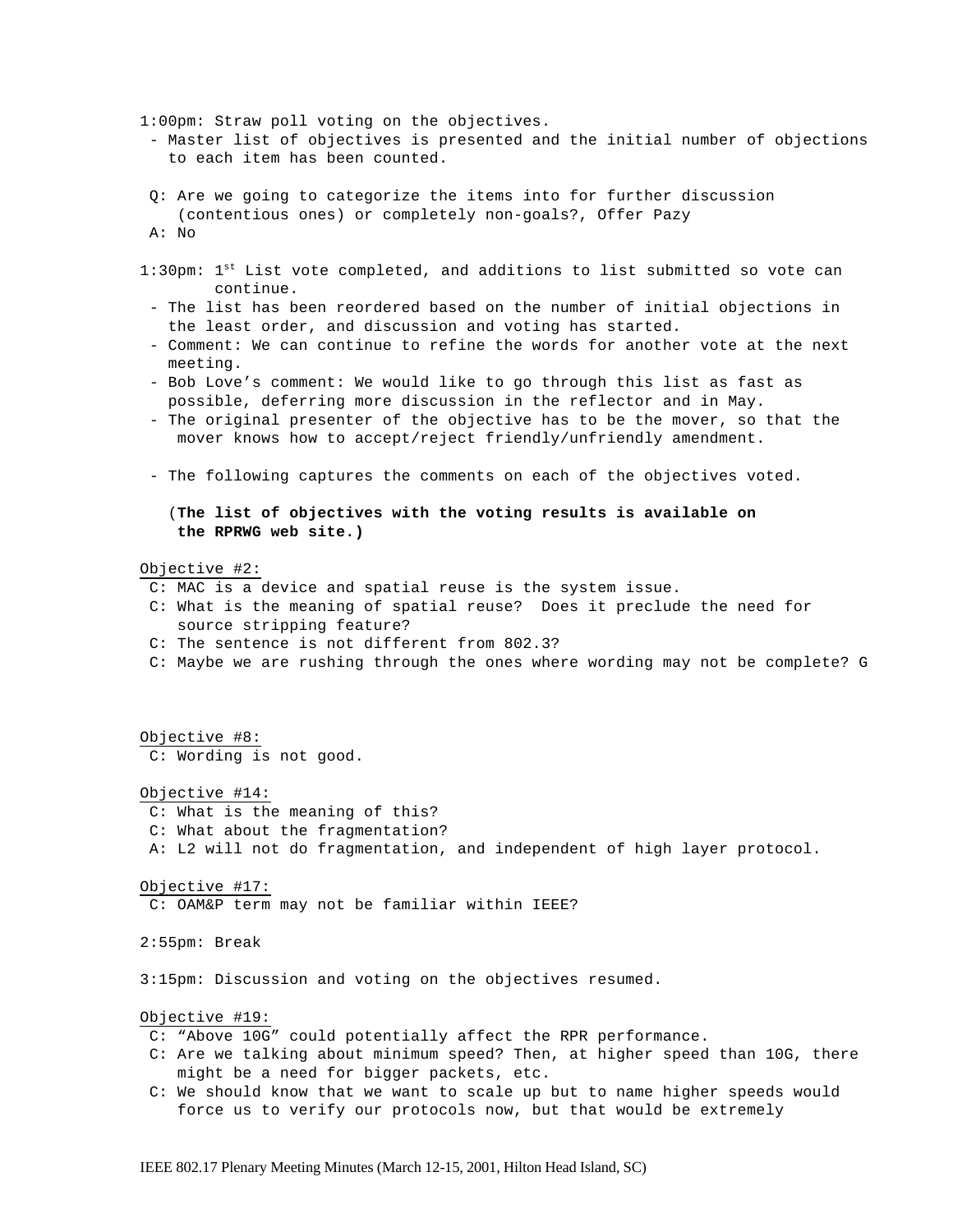difficult.

- C: We want to support the ability to use higher speeds transmission. This is consistent with 802 verbiage.
- C: For higher speeds, certain parameters may need to be modified.
- C: At the end of 10G and above, we need to know if that is on a single PHY.

Objective #20:

- C: Clarification. Does this mean there is no node that is a master?
- A: All nodes shall be equal in terms of accessing within the same ring. A master node shall not be required for access arbitration and restarting the operation after a reset, etc.

Objective #21:

- C: How about error prone wireless media which may affect RPR protocol operation?
- C: Change the wording to PHY.

Objective #23:

- C: Specification of SNMP MIB is not done by IEEE 802, only the implementation is required.
- C: what has been done in 802.3 was that 802.3 established a liaison with IETF. Dan Romascanu was the liaison chair. The term "should" is acceptable.
- C: Better define ASN.1 format
- C: We need to define SNMP MIB for product acceptance
- C: RPR experts are in 802.17 and SNMP MIB experts are in IETF, so coordination is required.
- C: The management interface to L2 is more important than defining the MIBs.

Objective #24:

- C: What is the meaning of 'class'?
- A: The meaning of 'class' can be flexible here, e.g., flow-based or node based.
- C: 802.3ad defines the term 'conversation', and we should use that term here.
- A: Not acceptable.
- C: Within the 802 framework the MAC has no ability to reorder packets or switch packets. There is no precedence for doing reordering packets on the ring.

Objective #25:

- C: Clarification needed here.
- A: Customers ask to avoid the "black hole."
- C: Advantageous feature of the packet technology is tolerant of packet loss.
- C: 50ms protection switching has already been the target, why 'minimize' more? Need to know.
- A: If there is implementation which can do better than 50ms, so be it.
- C: Some traffic may not require tight loss requirement. We need prioritization on this.
- C: People would like both protected and unprotected traffic and this impacts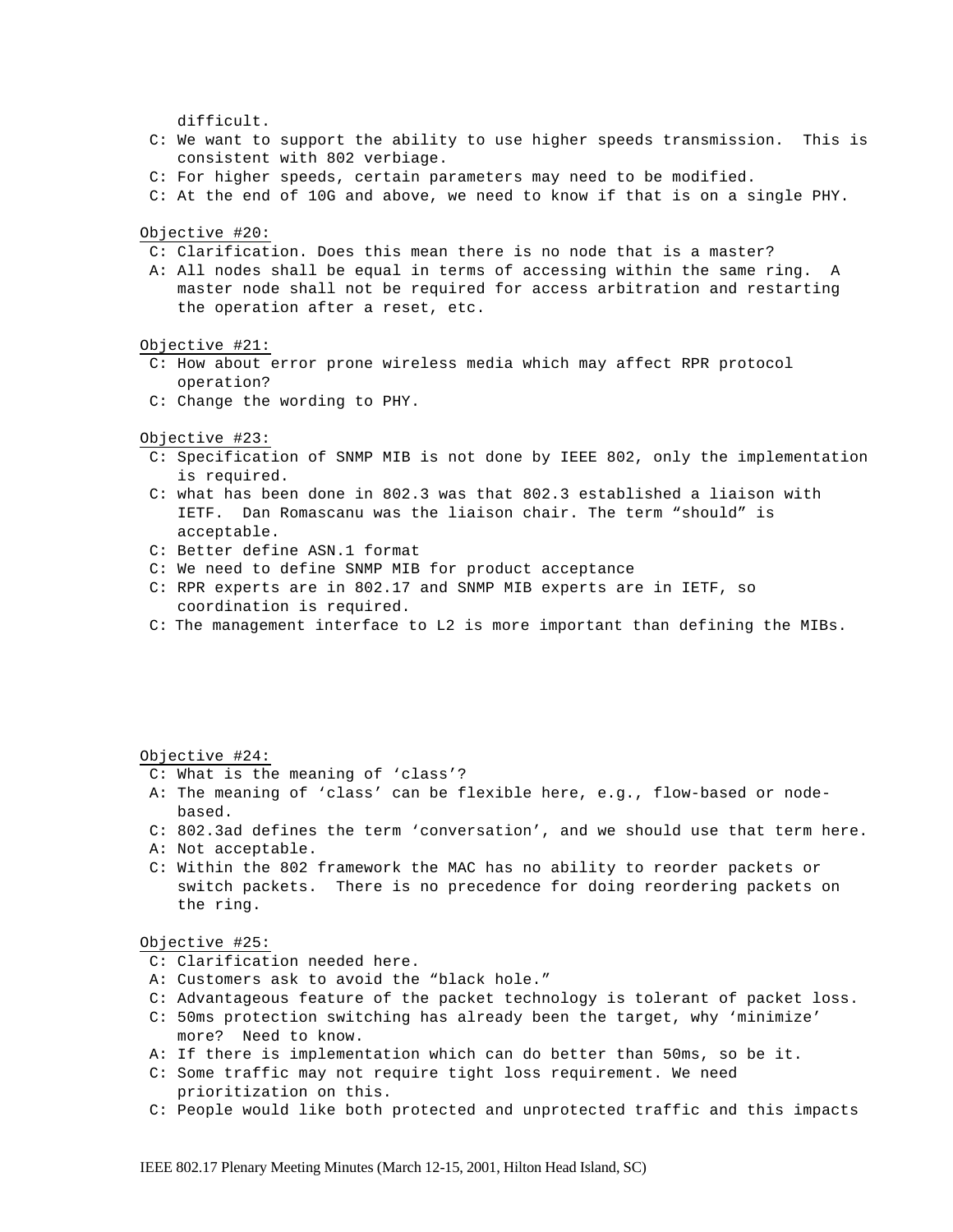```
 this. Packet loss is dependent on the mechanism you use. The trade-offs
    are not clear at this point.
 C: Friendly amendment – change "shall" to something weaker.
 A: Accepted.
 C: It is too early to make a decision on this item.
 C: The movers should quantify packet loss.
 C: What is the relationship between mis-ordering and loss?
 A: The purpose is to aim higher
```

```
 Move to table vote on this objective.
  (Y) 33 (N) 26
 Failed.
```
#### Objective #26:

- This objective is removed by the original mover since considered a duplication.

#### Objective #27:

- C: Is it in addition to 802.1Q tagging?
- A: VLAN would satisfy this requirement by either encap or mapping. The reason for this was to provide improvement, but at this time the implementation method is open.
- A: This was to address the customer need expressed so far.
- C: I do not think it is necessary to bring customer stuff down to MAC layer.
- C: Use a weaker term than "shall" accepted.
- C: What do you mean by "customer"? The sentence is not quite clear.
- C: Does this imply bridging? No.
- C: Strong potential for chip implementation complexity, so against it.
- C: Customer separation was a strong requirement from the customers.

### **Move to table discussion on this objective.** (Y) 12 (N) 19 Failed.

# **Move to table vote on this objective.** (Y) 18 (N) 25 Failed.

- The remaining objectives should now worked for the next meeting.

4:30pm: Planning the Next Meeting/New Business, Mike Takefman

- Interim Meeting is scheduled in the week of May 14-18 in Orlando, Florida
- Update on the IEEE SEC proposed rule change refer to the document on the IEEE web.
- Harmen Van As to lead an Ad-hoc group to refine the terms and definitions.
- It is acknowledged that there are concerns regarding the process adopted so far in handling the objectives votes. The Movers are encouraged to refine the wording of the objectives.

Comment: Let us use the reflector for more discussions on the remaining objectives, so as to reach consensus in more effectively in the May